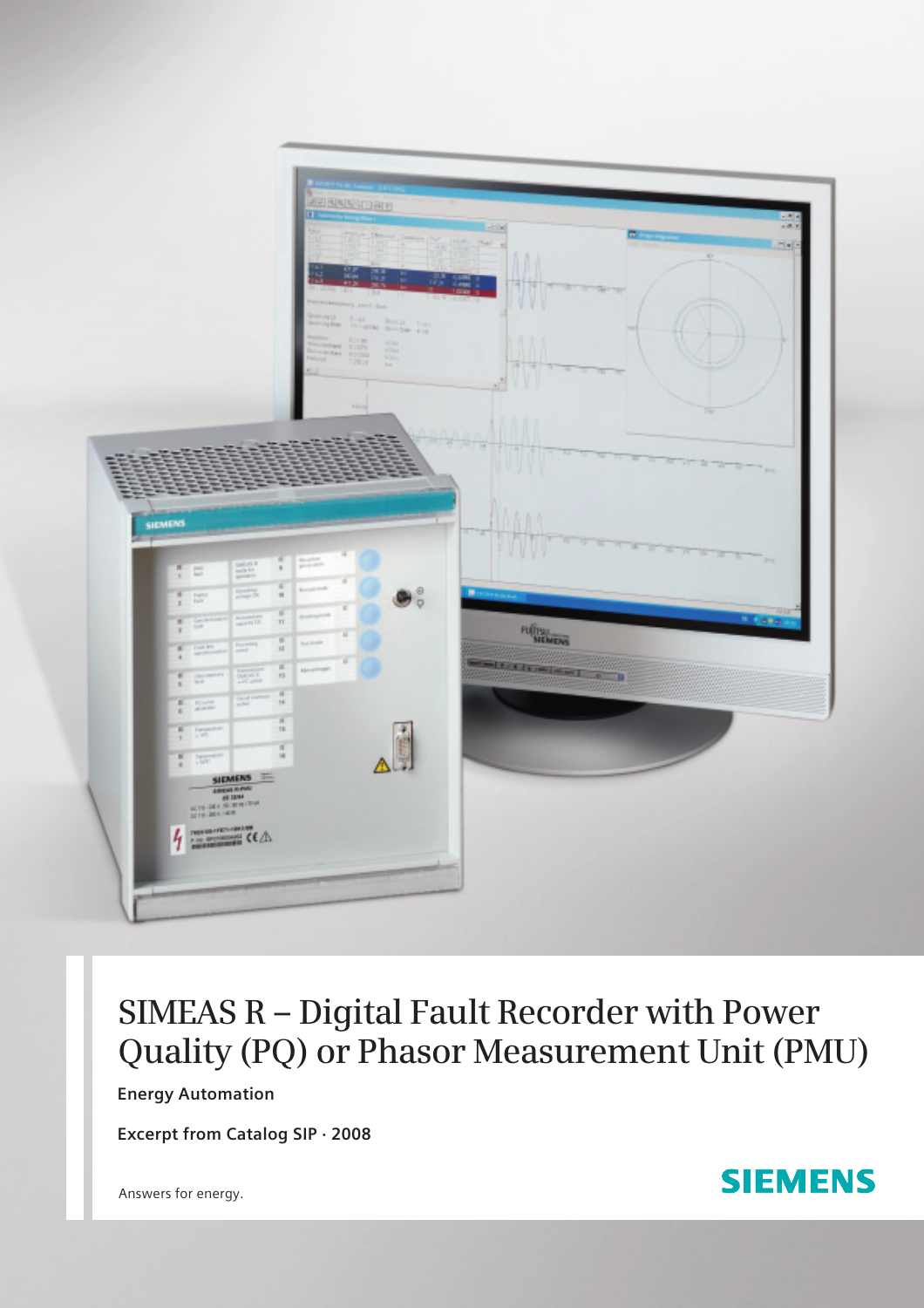

#### **DQS GmbH**

Deutsche Gesellschaft zur Zertiftzierung von Managementsystemen

hereby certifies that the company

| Siemens AG                                      |
|-------------------------------------------------|
| Power Transmission and Distribution Group (PTD) |
| Energy Automation (PTD EA)                      |
| Humbokitstraße 59                               |
| 90459 Nümberg                                   |

with the organizational units/sites as listed in the annex.

for the scope

Development, Production, Engineering, Sales and Service of Protection.<br>Substation Automation, Telecontrol, Power Quality and Energy Management Systems

has implemented and maintains a

# Quality and Environmental Management System.

.<br>Audits, documented in a report, have verified that this<br>management system fulfills the requirements of the following standards:

**DIN EN ISO 9001: 2000** December 2000 edition

EN ISO 14001: 2004 November 2004 edition

| This certificate is valid until | 2009-05-31   |
|---------------------------------|--------------|
| Certificate Regularation No.    | DODBTS OM UN |
| Frankfurt are Main              | 2006-06-01   |

0-50433 Pankfurt om Main, August-Scharz-Straße 21

Victoria MANAGING DIRECTORS

KgNet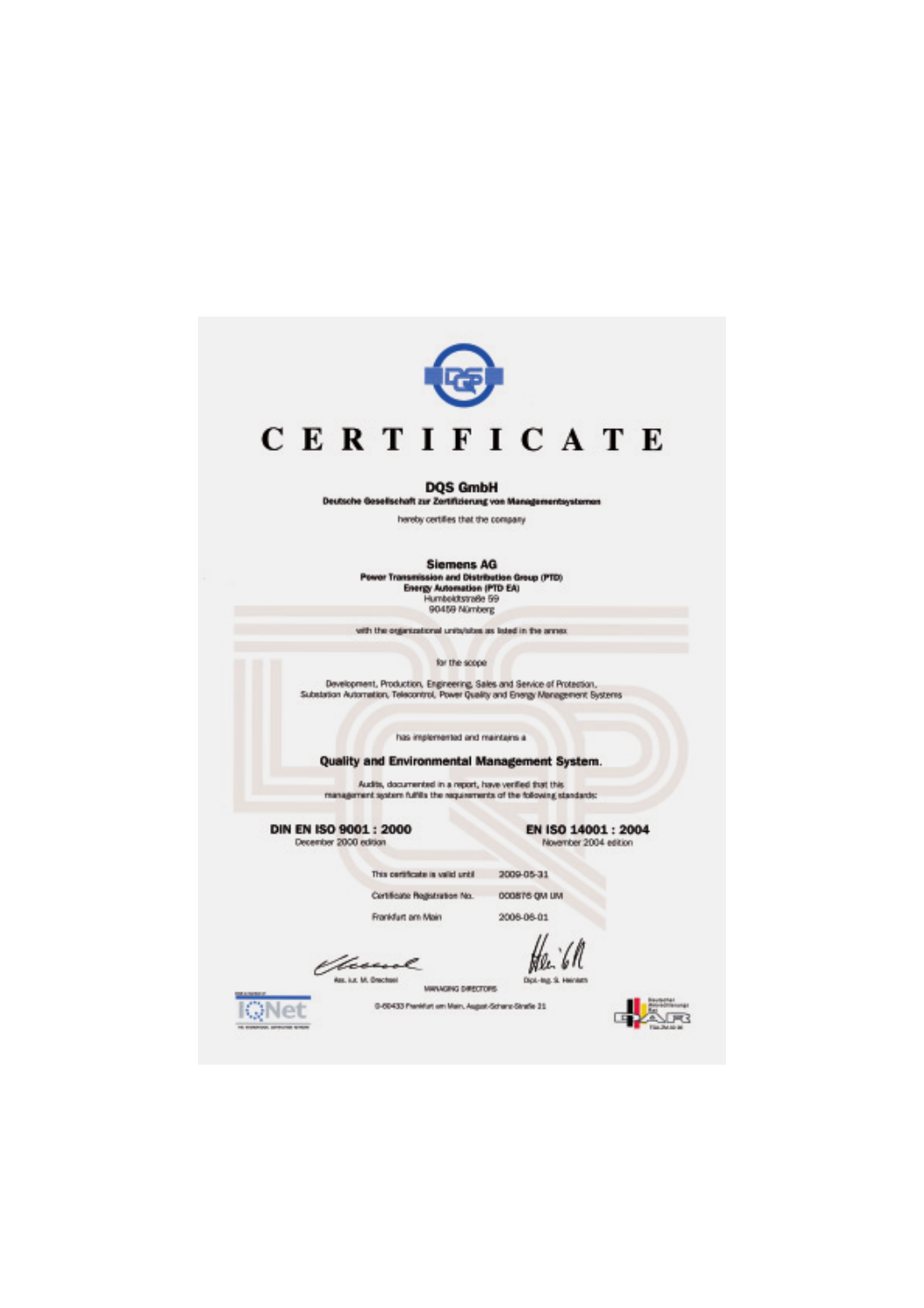# *SIMEAS R – Digital Fault Recorder with Power Quality (PQ) or Phasor Measurement Unit (PMU)*



#### *Description*

SIMEAS R as powerful disturbance (transient) recorder is available in two variations. On the one hand additionally with PQ-functionality (SIMEAS R V3.0) and on the other with PMU-functionality (SIMEAS R-PMU) according to IEEE C37.118. The following features are available: powerful disturbance (transient) recorder, power quality monitoring unit, power and frequency recording system, and event recorder. The disturbance recorder with a high sampling rate and excellent frequency response enables precise analysis of network disturbances. With the PMU vector quantities of voltages and currents with high accuracy in regard to amplitude, phase angle and time synchronization will be measured. It is possible to send in real time the phasors to a PDC and record them simultaneous with internal recorders. These records can be evaluated with OSCOP P. The power quality monitoring system for recording of voltage and current r.m.s. values, frequency, real and reactive power, power factor, current and voltage harmonics, voltage sages and swells, voltage flicker, etc. is a reliable tool to monitor and archive power quality related events. The power and frequency recording system is an important equipment in power plants to understand stability problems and analyze related topics like the response of generator excitation control systems. With an event recorder, various digital signals like the status of a breaker, isolator, and trip contacts of protection relays, etc. can be observed and recorded for further analysis. SIMEAS R as a field unit forms with OSCOP P software installed on a DAKON PC (personal computer for data collection) a powerful disturbance recording system. One DAKON PC can communicate with several SIMEAS Rs using various communication channels. In the "Automatic mode", the DAKON PC is able to collect all data recorded by SIMEAS Rs.

With a flash memory for each SIMEAS R and practically unlimited storage capability on DAKON PCs and with a powerful database, the recording system enables excellent archiving possibilities.

The data obtained by SIMEAS R is written to a high-capacity internal bulk storage medium. Under normal conditions in substations, power plants and industrial systems, this type of storage takes months to fill up. When storage is full, it functions as a "ring buffer", overwriting the oldest values with the latest figures.

With a high sampling rate this unit records all relevant information for further analysis of short-circuits, breaker opening and closing behavior, reaction of CTs and VTs on network disturbances, etc. With a recording capability of 32 analog and 64 binary channels of each unit and with real-time synchronization capability, the system can observe and monitor a huge number of feeders and power equipment. SIMEAS R is a recorder meeting all electromagnetic compatibility requirements like all Siemens numerical relays. High level of hardware and software quality and precise self diagnosis of each unit is a guarantee for the investment of our customers.

# *Function overview*

- Disturbance recorder for applications in substations at MV/HV/EHV level and in power plants
- Power and frequency recorder for applications in power plants
- Power quality recorder for analysis and recording/archiving of power quality problems of all power applications
- Event recorder for binary signals for observation of the status of various primary components like breakers, isolators, etc.
- Transient recorder for DC signals
- Test recorder for commissioning and system test
- PMU according to IEEE C37.118 Measurement of vector quantities of voltages and currents with high accuracy in regard to amplitude, phase angle and time synchronization
- According to IEEE C37.118 internal recording of phasors via Transient and Continuous Phasor Recorder and parallel dispose the measured phasors to a Phasor Data Concentrator (PDC)

# *Powerful recording system*

- The field units SIMEAS R and the PC software OSCOP P form a powerful disturbance recording and power quality monitoring system. With a DAKON PC (Personal computer for data collection) in automatic mode, powerful data collection and archiving capability leads to very short analysis times
- Communication capability via Ethernet (LAN or WAN structure) in accordance with Ethernet 802.3 using TCP/IP protocol, communication via telephone network using ISDN or analog modem or direct communication using copper (RS232) or fiber-optic channels
- Various installation possibilities of the PC software OSCOP P in server, client and evaluation mode meet all requirements, like visualization, analysis for parameterization, commissioning, test, automatic data collection, data archiving
- Precise fault location capability using OSCOP P & diagnosis software
- Detailed power quality analysis information using SlCARO PQ software

# *Powerful hardware*

- Modular hardware system with up to 32 analog and 64 binary inputs in a 19-inch rack
- Flash memory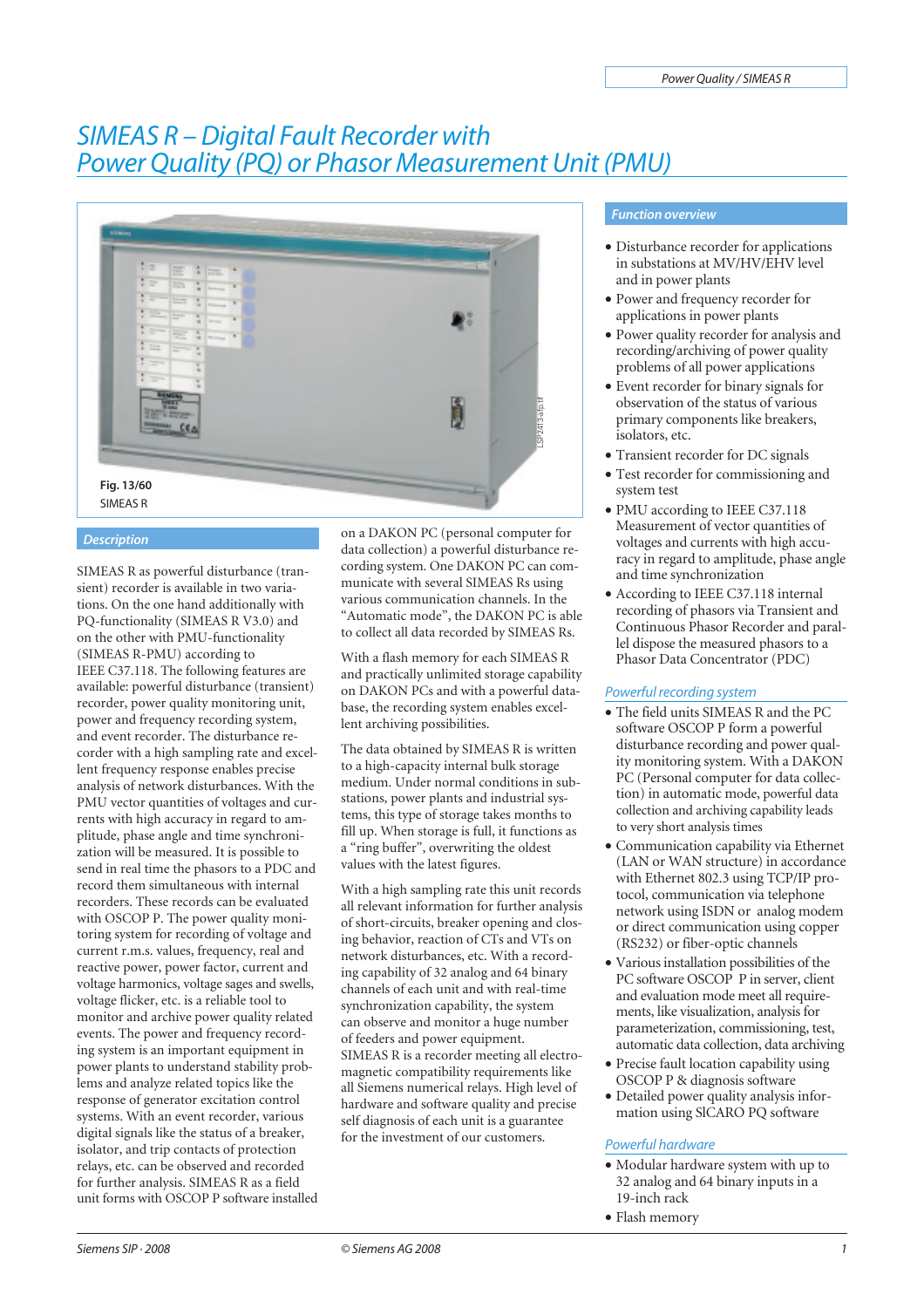#### *System overview*

The DAKON is an industrial PC to which two or more SIMEAS R and numerical relays with the IEC 60870-5-103 protocol can be connected. In "automatic mode", a DAKON can automatically fetch both data from SIMEAS R and the fault recordings from protection equipment, and write these to its own storage. Communication between the SIMEAS R, a DAKON and evaluation PCs is possible in various ways, for example via a wide area network (WAN) or local area network, with the TCP/IP protocol and electric or optical cables, as well as with converters and hubs. As an alternative, communication via analog or ISDN modems with a star coupler is also possible.

#### *Time synchronization*

To enable a comparison of recordings from fault recorders and protection equipment at different locations, precise time synchronization of all SIMEAS R and DAKON devices is necessary. This is ensured by the use of additional components, such as GPS-receiver and sync-transceiver.

More details at the document "Application Note Time Synchronization" under www.powerquality.de

# *Analysis and evaluation software*

All data recorded with SIMEAS R can be analyzed with the OSCOP P software package. OSCOP P is also used for parameterizing the SIMEAS R and archiving the fault recordings and mean values.

The DIAGNOSE software module is an optional additional package for OSCOP P, serving to work out the location of a fault in a line. Depending on data availability, the program can use fault recordings made at either end of a line to determine the fault location. The measured values recorded with the "mean value and power quality recorder" function can be analyzed with the SICARO PQ software package. For example, information can be obtained about the system voltage quality on a specific feeder.







**Fig. 13/62** Time synchronization

*Design and data acquisition units* The SIMEAS R recorder is available in two different housings. The smaller type (ZE8/16) can be equipped with one data acquisition unit (DAU). The larger type (ZE32/64) provides space for up to 4 DAUs. A selection of different DAUs enables flexible arrangement of inputs for current, voltage and DC voltage:

#### − VCDAU

(4 voltage and 4 current channels)

− DDAU (8 DC channels)

All data acquisition units described also feature 16 binary channels. If a larger number of binary signals is to be recorded, the recorder can optionally be equipped with a BDAU with 32 binary channels.

- − VDAU (8 voltage channels)
- − DAU (8 current channels)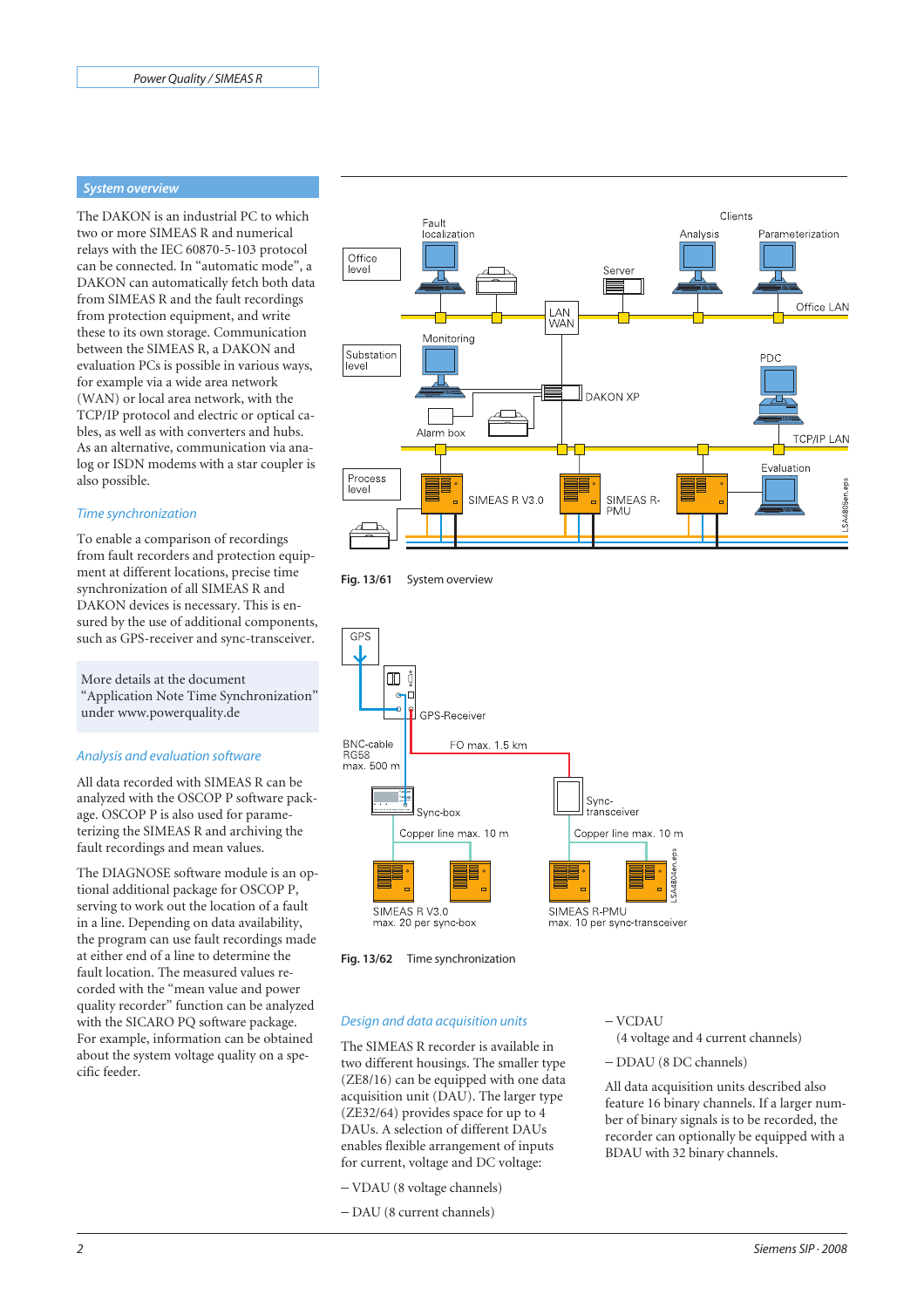# *Functions*

#### *Dynamic fault recorder for analog and binary channels*

The "fault recorder" function includes recording of analog and digital signals. These signals are continuously recorded and simultaneously compared with the parameterized trigger criteria. On triggering, all channels are recorded concurrently and with a pre-fault, variable fault progression and post-fault, depending on the parameter settings for recording.

#### *Recording alternating current and voltage*

Three different data acquisition units are available for recording currents and voltages:

- − VCDAU with 4 voltage and 4 current inputs,
- − CDAU with 8 current inputs or
- − VDAU with 8 voltage inputs.

SIMEAS R V3.0: The sampling rate is 256 x system frequency. For a system frequency of 50 Hz, the sampling rate is therefore 12.8 kHz (for 60 Hz, 15.36 kHz per channel).

SIMEAS R-PMU: The sampling rate is constant at 192 samples. For a system frequency of 50 Hz (frequency range 25 to 60 Hz) the sampling rate is constant at 9,600 Hz and for 60 Hz (frequency range 30 to 70 Hz) the sampling rate is constant at 11,520 Hz (see table page 13/52).

#### *Recording of the process variables*

DC signals are measured via the DDAU data acquisition unit, which has 8 signal inputs. The DDAU can be ordered for an input range of -1 V to  $+1$  V, -10 V to  $+10$  V or -20 mA to +20 mA. These inputs can be assigned to one process signal each, e.g. display of temperature in K, speed of rotation in rpm, voltage in kV, current in kA.

# *Recording of binary signals*

The recording of binary channels is fully synchronized with recording of analog channels. The sampling rate is 2 kHz. A group of 16 binary inputs can record up to 250 state changes per second.

### *Flexible triggering*

With its numerous settable trigger conditions, SIMEAS R can be precisely adapted to the specific requirements of an application:

• **Triggering on the rms value of an analog channel (min. / max. triggering)**

For triggering, the recorder calculates a measured value corresponding to the rms value of a current or voltage (*I*, *V*) continuously at intervals of half a system cycle. The values sampled over half a system cycle are used to calculate this measured value.

Triggering occurs (i.e. recording is started) when the measured value either exceeds a positive maximum limit or falls below a positive minimum limit.

One practical example of this is triggering on a maximum value of the rms current and on a minimum value of an rms voltage.

- **Triggering on a change in the rms value of an analog channel (d***M***/d***t* **triggering)** Each time the measured value described above (*V*, *I*) is calculated, the difference is formed between two measured values one system cycle apart. This difference is compared with the set rate-of-change (d*M*/d*t*) limit, e.g. 10 kV / 20 ms. This permits triggering on a positive or negative change to the rms value of a voltage or current input.
- **Triggering on the rms value of the positive or negative sequence system (min. / max. triggering)**

The recorder can be parameterized to treat the analog inputs of a data acquisition unit as single, independent channels, or assign them to a three-phase system. In the latter case, positive and negative sequence components can be calculated both for current and voltage channels and used for triggering. Calculation of the measured quantities and of the triggering is performed as described under "Triggering on the rms value of an analog channel, min. / max. triggering".



**Fig. 13/63** SIMEAS R, compact housing



**Fig. 13/64** SIMEAS R, front view. A DAU can be seen in the middle slot



**Fig. 13/65** DAUs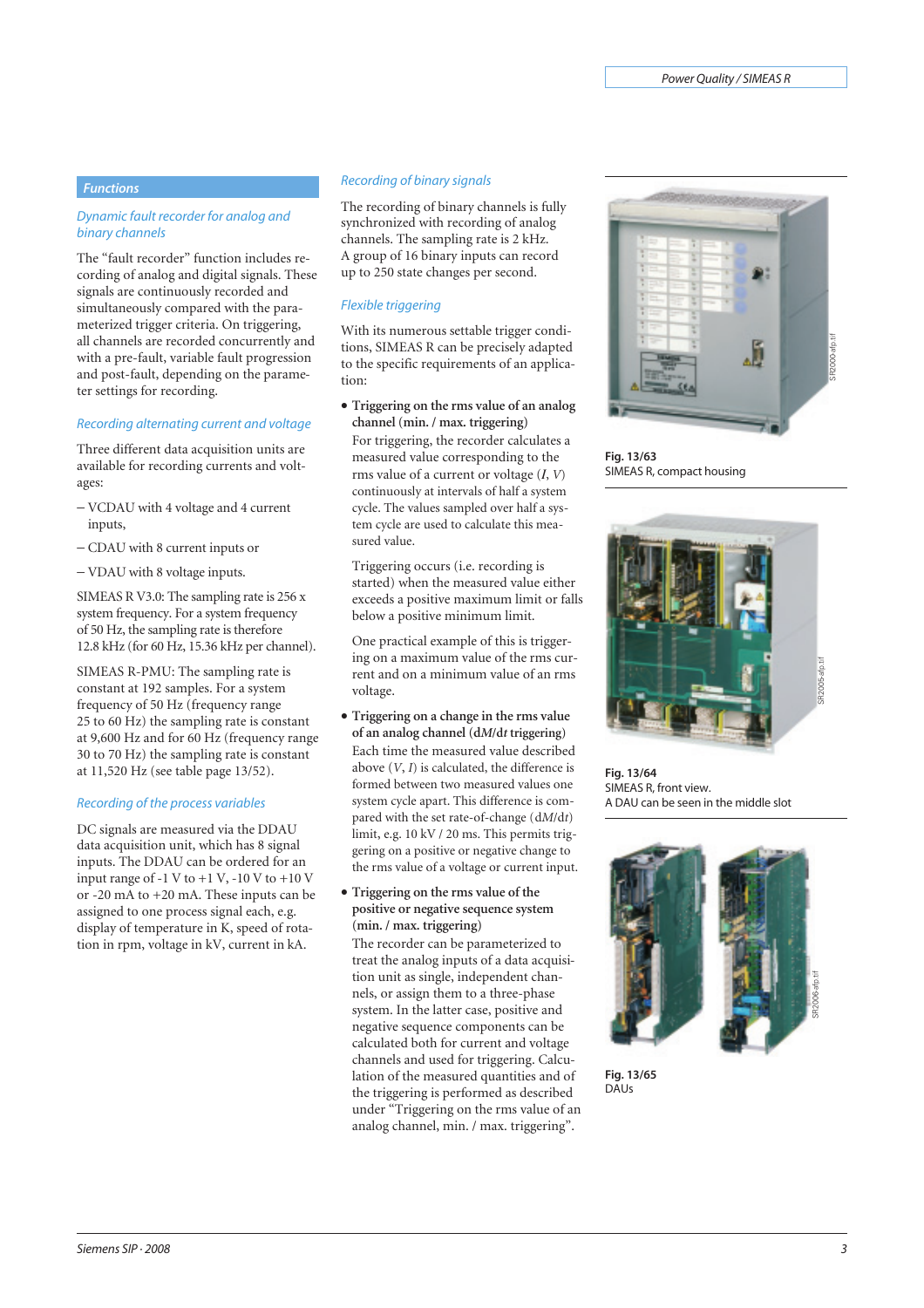#### *Functions(cont'd)*

Examples of logic gating:

- Voltage min. trigger threshold, recording reached, and current max.
- Binary contact channel 1 high recording and current max. trigger reached
- Binary contact 1, 3, 4 high and 6, 7, 9 low recording
- **Triggering on the limit of a DC channel (min. / max. triggering)**

Triggering is performed when the sampled value of the DC signal exceeds the max. limit or falls below the min. limit.

- **Triggering on the gradient of a DC channel (gradient triggering)** For the gradient trigger, the difference is calculated between two sampled values of a DC signal in a settable time interval. Triggering can be performed on a positive or negative gradient.
- **Triggering on binary channels** Triggering to state (high or low), or on the positive or negative signal edge or on a binary input change is possible.

# • **Logic gating of trigger conditions**

Analog and binary trigger conditions can be ANDed. The logic gating of triggers serves, for example, to distinguish a fault from an intentional line disconnection. The logic operation is applied to a settable time window from 0 to 1 s. If the triggering conditions are detected as "true" during this time window, recording starts. A total of 8 patterns with 8 start selectors each can be parameterized as trigger criteria.

# • **Triggering via the front panel (manual trigger)**

This function is especially useful for commissioning work. It permits testing of the polarity of current and voltage channels and testing of phase angle offsets.

• **Triggering via PC**

This triggering is identical with the manual triggering but activated from the PC via the OSCOP P software.

# • **Network trigger**

This triggering applies to devices communicating via an Ethernet network. Triggering is performed either from the PC for all connected SIMEAS R recorders, or sent from a SIMEAS R to further devices.

# • **External trigger**

A recording start can be triggered externally via a separate binary input. Recording is limited to 10 s and is performed for as long as a voltage is applied to this input. The duration of the recording and the pre- and post-faults can be parameterized. Smart sequence control monitors the trigger conditions during recording. If retriggering is permitted and the maximum fault recording length is reached, a dynamic fault recording length is reached. For external triggering, time synchronization of all SIMEAS R devices in the system is required to ensure the fault records have the same time reference.

# • **Cross trigger**

For the SIMEAS R-PMU the cross trigger has been activated for the Transient Analog Recorder (TAR). Recording by the Transient Analog Recorder will be started as soon as the Transient Phasor Recorder (TPR) has been triggered. In this case, the prefault time corresponds to the recording time that has been parameterized for the TAR. An extension (retriggering) of the TAR fault record can only be initiated by the TAR and not by another cross trigger of the TPR.

# *SIMEAS R-PMU: Phasor Measurement Unit (PMU)*

The SIMEAS R-PMU is equipped with an integrated Phasor Measurement Unit (PMU) according to IEEE C37.118 – 2005. Among other things, this standard defines among others PMU quality criteria and the data formats.

At absolute instants of time, which are defined by the reporting rate, the PMU determines the phasors from the measured values and sends them to a Phasor Data Concentrator (PDC).

The phasor measurement requires a highly precise time synchronization (< 5 μs) of the SIMEAS R-PMU device; especially if phasors of different locations are to be compared to each other.

# *Phasor Data Concentrator (PDC)*

A PDC continuously receives data from one or several PMU devices. The Phasor Data Concentrator can switch the PMU ON or OFF and read out its configurations and channel descriptions. The data received by the PDC is visualized and may be stored in a database if necessary.

# *Complex phasors*

A phasor  $\underline{v}(t) = \underline{V}e^{j\omega t}$  can be displayed as a pointer that rotates anticlockwise with the angular velocity ω in the complex plane. The voltage  $v(t) = \text{Re}\{v(t)\}\$ is a result of the projection of the phasor  $y(t)$  on the real axis.

# *Data recording*

The phase angle of signal  $X<sub>m</sub>$  is calculated in relation to a cosine function with the nominal frequency that has been synchronized with the UTC time reference (UTC = Coordinated Universal Time) (see Fig. 13/67).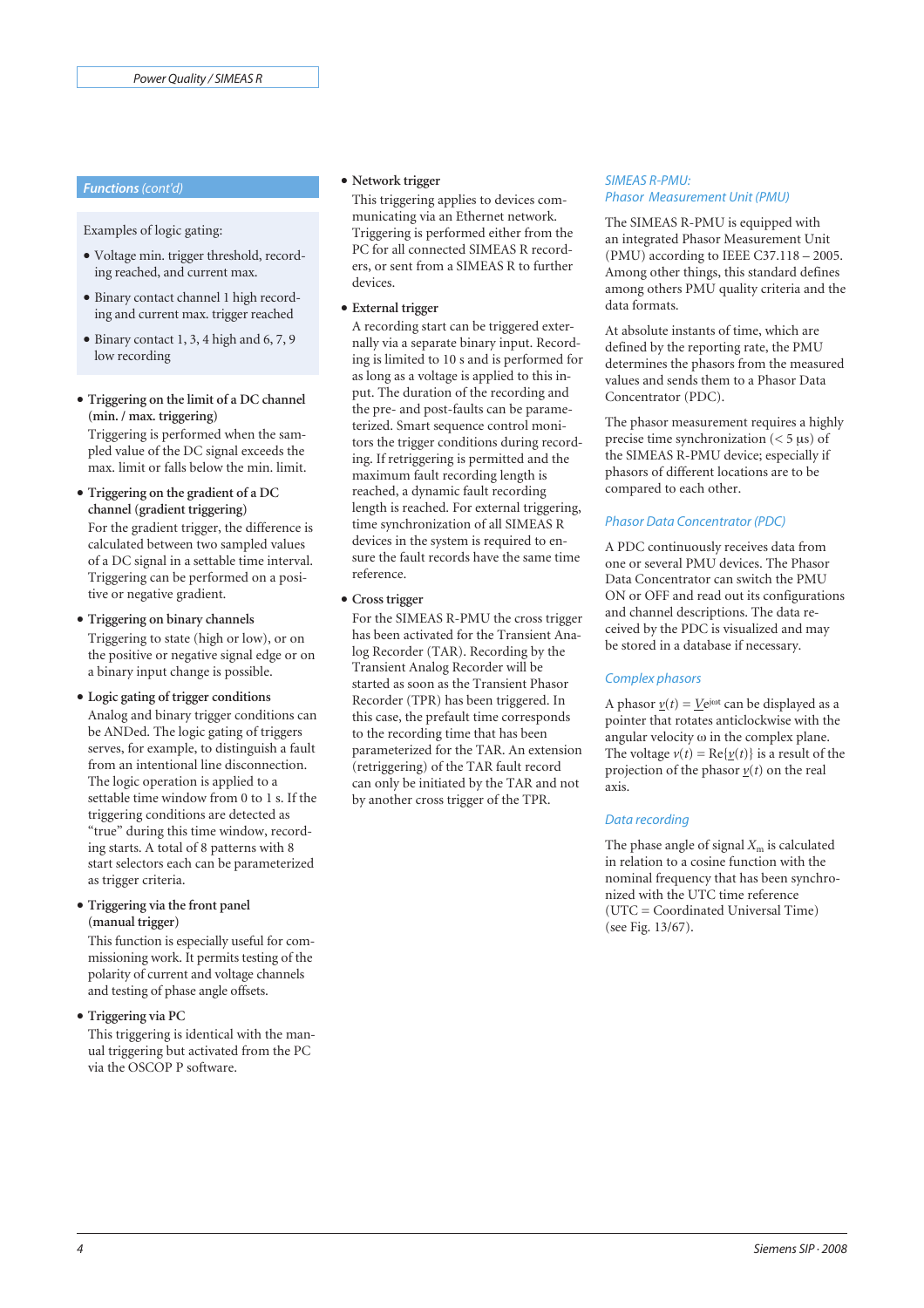### *Functions*

The reporting rate defines the number of phasors transferred per second. If the defined sampling interval  $T_0$  is unequal to the integer multiple of the measuring signal cycle duration  $T_{\rm m}$ , the phasors length remains constant, however, the phase angle is changed (see Fig. 13/68).

If the sampling interval  $T_0$  corresponds to the integer multiple of the measuring signal *X*<sup>m</sup> cycle duration, a constant phasor is determined during every sampling instant.

#### *Reporting rate*

The parameterizable reporting rate of the SIMEAS R-PMU defines the number of telegrams that are created and transferred to the PDC per second. It can be set depending on the nominal frequency and equally applies to all data acquisition units (DAU) in the SIMEAS R-PMU. When selecting the reporting rate, the available bandwidth of the data connection to the PDC should always be considered (see Table 1).

#### *Transient Phasor Recorder (TPR)*

The TPR records the voltage and current curves, the derived values (e. g. active and reactive power) of the fundamental component, binary signals and process values in cycles when a fault occurs. For this purpose, the user defines trigger limits and recording times using the OSCOP P parameterization software. The input signals are analyzed according to the preset trigger conditions and recorded if the limit values are exceeded or not reached. The essential difference to the Transient Analog Recorder is the cycle-based determination of the measured and derived values, as well as a longer recording time. The fault record contains the pre-fault time, the trigger time and the recorded fault. The trigger cause is also stored.

The following trigger functions can be parameterized for the Transient Phasor Recorder:

- − Level trigger Min/Max
- − Gradient trigger
- − Binary trigger
- − Cross trigger
- − Manual trigger
- − External trigger
- − Network trigger.





#### **Fig. 13/67** Determined the phase angle  $\varphi$  of the measuring signal  $X_m$  with regard to the cosine function







| Name                             |                                                                                 |    |          |                            | Description                 |                       |    |    |          |
|----------------------------------|---------------------------------------------------------------------------------|----|----------|----------------------------|-----------------------------|-----------------------|----|----|----------|
| Nominal frequency                | $f_n = 50 \text{ Hz}$                                                           |    |          |                            |                             | $f_n = 60 \text{ Hz}$ |    |    |          |
| Reporting rate<br>in telegrams/s | 10                                                                              | 25 | $50^{1}$ | 10                         | 12                          | 15                    | 20 | 30 | $60^{1}$ |
| Recording values                 | VDAU, VCDAU, CDAU: phasors V, I or positive-sequence phasors,<br>DDAU:<br>BDAU: |    |          | binary data<br>binary data | process values, binary data |                       |    |    |          |

#### **Table 1** PMU-Technical Data

1) The reporting rates of 50 or 60 telegrams/second are not prescribed by the standard but are supported by the SIMEAS R-PMU.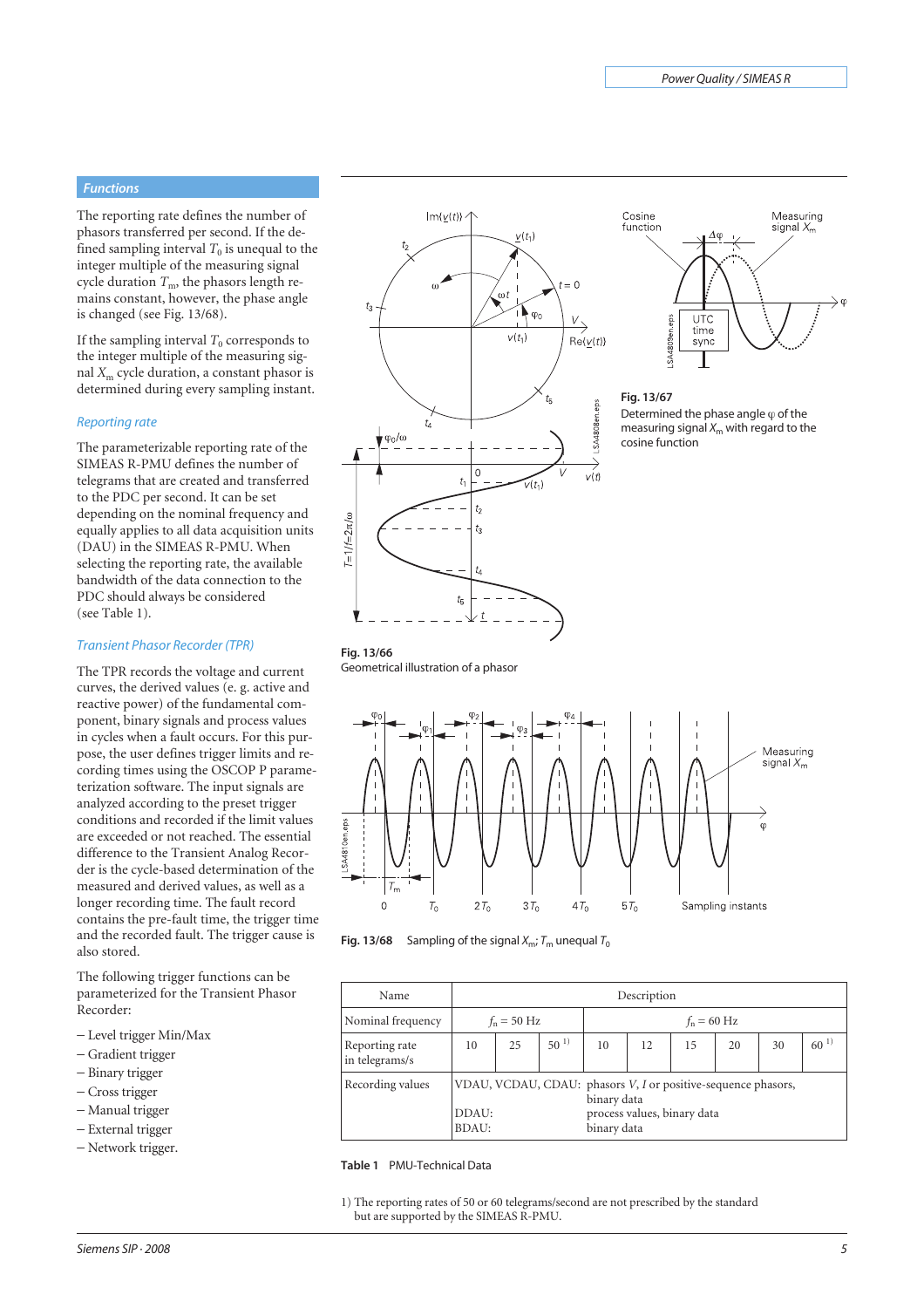#### *Transient Analog Recorder (TAR)*

The TAR records the curves for voltages, currents, process and binary signals in the form of sample values when a fault occurs. For this purpose, the user defines trigger limits and recording times using the OSCOP P parameterization software. The input signals are analyzed according to the preset trigger conditions and recorded if the limit values are exceeded or not reached. The fault record contains the prefault time, the trigger time and the recorded fault.

The trigger cause is also stored. The following trigger functions can be parameterized for the Transient Analog Recorder:

- − Level trigger Min/Max
- − Gradient trigger
- − Binary trigger
- − Logical trigger
- − Cross trigger
- − Manual trigger
- − External trigger
- − Network trigger.

# *SIMEAS R V3.0: Power and frequency recorder*

The frequency and power recorder (SIMEAS R V3.0) calculates and stores the active and reactive power and the power factor plus the frequency  $(P, Q, PF(\cos \varphi))$ and *f)*. This function is used, for example, to record the load conditions before, during and after a fault in a power plant. Power swings in the power system and the frequency curve over a long time can be recorded.

One special application is recording of the properties of primary control in a power plant. For example, if a power plant unit is shut down at another location in a grid, the frequency of the power system will drop. This causes a considerable change in the power output of the power plant in which recording is taking place. Because all channels are recorded simultaneously, the user can establish a power balance, e.g. at the infeed points in substations.

# *Functions(cont'd) Recording principle SIMEAS R V3.0*

The variables active power, reactive power, power factor and frequency (*P*, *Q*, PF  $(\cos \varphi)$  and *f*) are continuously calculated at intervals of one system cycle and stored in a buffer. If the parameter "averaging time" is set to "1", the calculation interval of the frequency and power recorder is one system cycle. The values in the fault recording therefore correspond to the values in the buffer. Other settings of the "averaging time" parameter can reduce the recorder's calculation interval. For example, if the "averaging time" parameter is set to "4", a mean value is formed over the 4 values of the variables  $(P, Q, PF(\cos \varphi), f)$  last calculated and written to the buffer after 4 system cycles have elapsed. This means that the calculation interval of the fault recording is 4 system cycles. The "averaging time" parameter can be set in the range 1 to 250. The number of calculated values before the trigger point (pre-fault) can be selected in the range of 0 to 500.

The system frequency is measured via a voltage channel if the unit is equipped with an appropriate module (VDAU, VCDAU); if not, the frequency is measured via a current channel of a CDAU by automatic determination of the current signal with the highest amplitude and the lowest harmonic distortion.

#### *Power quality recorder and mean value recorder (SIMEAS R V3.0)*

The mean value recorder and power quality recorder functions store the signals continuously. The averaging time for the groups listed below can be freely parameterized in the range of 10 s to one hour. The following electrical quantities are measured, stored and displayed in the evaluation program:

- − Voltage and current
- − Active and reactive power
- − Frequency, positive and negative sequence system
- − Weighted and unweighted THD
- − Current and voltage harmonic
- − Process variables
- − Voltage dips
- − Flicker

With this function it is possible to monitor a substation or part of a substation (e.g. feeder) continuously and to evaluate its power quality. The measurement is used for monitoring the rms current progression as well as the active and reactive power. This enables the energy requirement of a feeder to be averaged over a long period. Moreover, an analysis of the r.m.s. voltage, the current harmonic progression, the THD, the progression of voltage dips and flicker effects ( $P_{st}$  and  $P_{It}$  value) provides information about the quality of the power supply on a feeder. Existing fault sources can thus be located and countermeasures taken.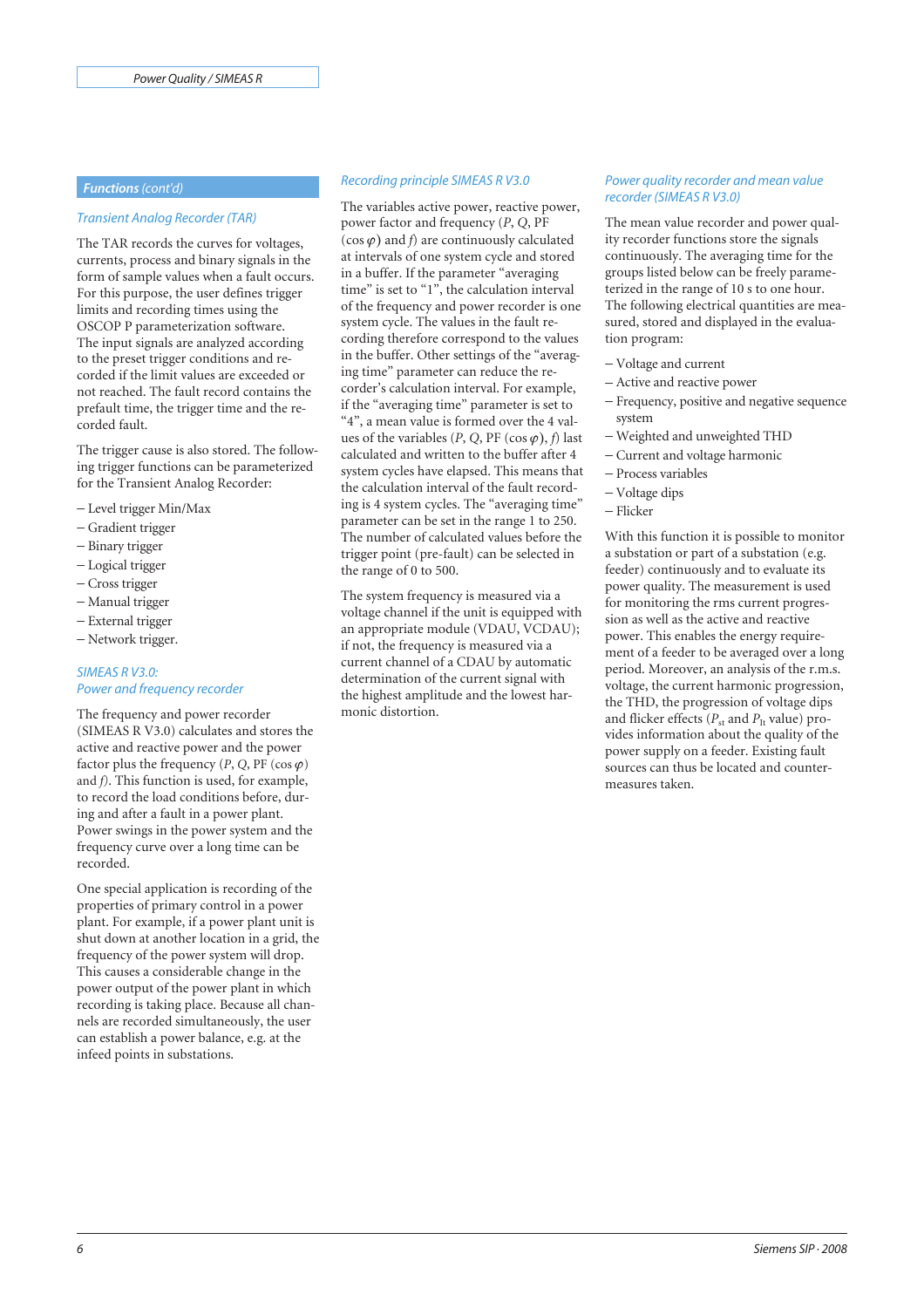#### *Event recorder*

With the independent "event recorder" function, SIMEAS R continuously records the status of the binary inputs and stores them in an event memory. This permits analysis of the state changes of the binary inputs over a long time, for example, several months. This is relevant, for example, for examining faults that occur on switching.

The described independent recording functions "analog and binary recorder, frequency and power recorder, mean value and power quality recorder and event recorder" can run in parallel depending on the parameter settings.

#### *Bulk storage*

SIMEAS R features a bulk storage in flash technology to ensure the required high degree of reliability. During commissioning, it is possible to allocate separate areas to the various recorder functions, depending on the importance of the individual functions for the application.

The unit automatically reserves the memory range required for the operating system and firmware. Each memory range for recordings (a to d) is organized as a "circulating memory". As soon as a memory range is 90 % full after several recordings, the procedure is as follows: the "latest fault record" is written to memory first, then the oldest recordings are deleted until the free capacity in this range reaches 80 % of the allotted memory size.

#### *Data compression*

Even if you are using fast modem cards or a LAN/WAN connection, data compression is essential in a fault recorder to achieve:

- − Efficient use of the device's internal bulk storage as a distributed data archive
- − Fast transmission of the fault recordings to a DAKON or an evaluation PC to enable a fault analysis to be performed immediately after the fault
- − Acceptable transmission times when using slow transmission media, e.g. an analog modem
- − Coping with LAN/WAN "bottlenecks", which are particularly frequent in large-scale networks.

#### *Time synchronization (SIMEAS R V3.0)*

Time synchronization is achieved via a special input of the processor module to which a synchronization box (7KE6000-8HA\*) is connected externally. Depending on implementation, the synchronization box can pick up the time signal from various receiver types, for example, via a GPS, DCF77 or IRIG-B. Synchronization with a GPS signal is the usual method. This requires special receivers that generally output a modulated telegram (DCF77, IRIG-B). This time telegram is passed on to the synchronization box. (In Germany and neighboring countries the DCF77 signal can be received directly. In this special case, the synchronization box can be connected to a DCF77 receiver with an integrated ferrite antenna.)

When configuring a fault recorder system, it is important to ensure that the right synchronization box is ordered for the receiver type. It decodes the receiver signal and sends a time telegram to the SIMEAS R with an internal protocol.

Independently of this synchronization, it is also possible to synchronize with a minute pulse via a binary input. This feature can be used to reset the second hand of the SIMEAS R's internal clock to zero on each pulse.

**Functions Functions** *Functions Functions Functions If external synchronization fails, all the* data acquisition units (DAUs) of a recorder are synchronized by the internal clock. The time is adjusted automatically on recovery of the synchronization telegram. If two or more recorders are used at a single mounting location, the signal from the synchronization box is wired to the control input of the various recorders in parallel.

> If the synchronization signal has to be distributed via optical cables due to a substantial distance between the various SIMEAS R recorders, the following additional components are required:

- Sync FO distributor: converts the 24 V signal of the synchronization box to 8 FO outputs (7KE6000-8AH/8AJ).
- Sync transceiver: converts the FO signal to 24 V (7KE6000-8AK/8AL).

#### *Time synchronization (SIMEAS R-PMU)*

The SIMEAS R-PMU 7KE6100 Phasor Measurement Unit (PMU) requires a norm compliant precise time signal for phasor measurement. GPS receiver Hopf 6875 7XV5664-0AA00 (SIPROTEC version) provides the required precision, when you use the optic fibre output FL2 of the timer module. The electrical outputs must not be used. As an alternative, SIMEAS R can be synchronized via minute impulse. This mode does not provide the accuracy of DCF77 synchronization. In particular PMU cannot be used in this mode. For very complex networks, a passive star coupler has to be used. This device allows you to use 5 fibre optic cables instead of 1.

Note: SIMEAS R-PMU uses the original DCF77 signal for synchronization. A synchronization box 7KE6000-8HAxx is not required and cannot be used for SIMEAS R-PMU. If you use DCF77 synchronization the synchronization input (binary input 1) of the SIMEAS R CPU board has to be designed for 24 V DC (7KE6100-xx xxx 1xxx, 7KE6100-xx xxx 5xxx, 7KE6100-xx xxx 6xxx or 7KE6100-xx xxx 7xxx)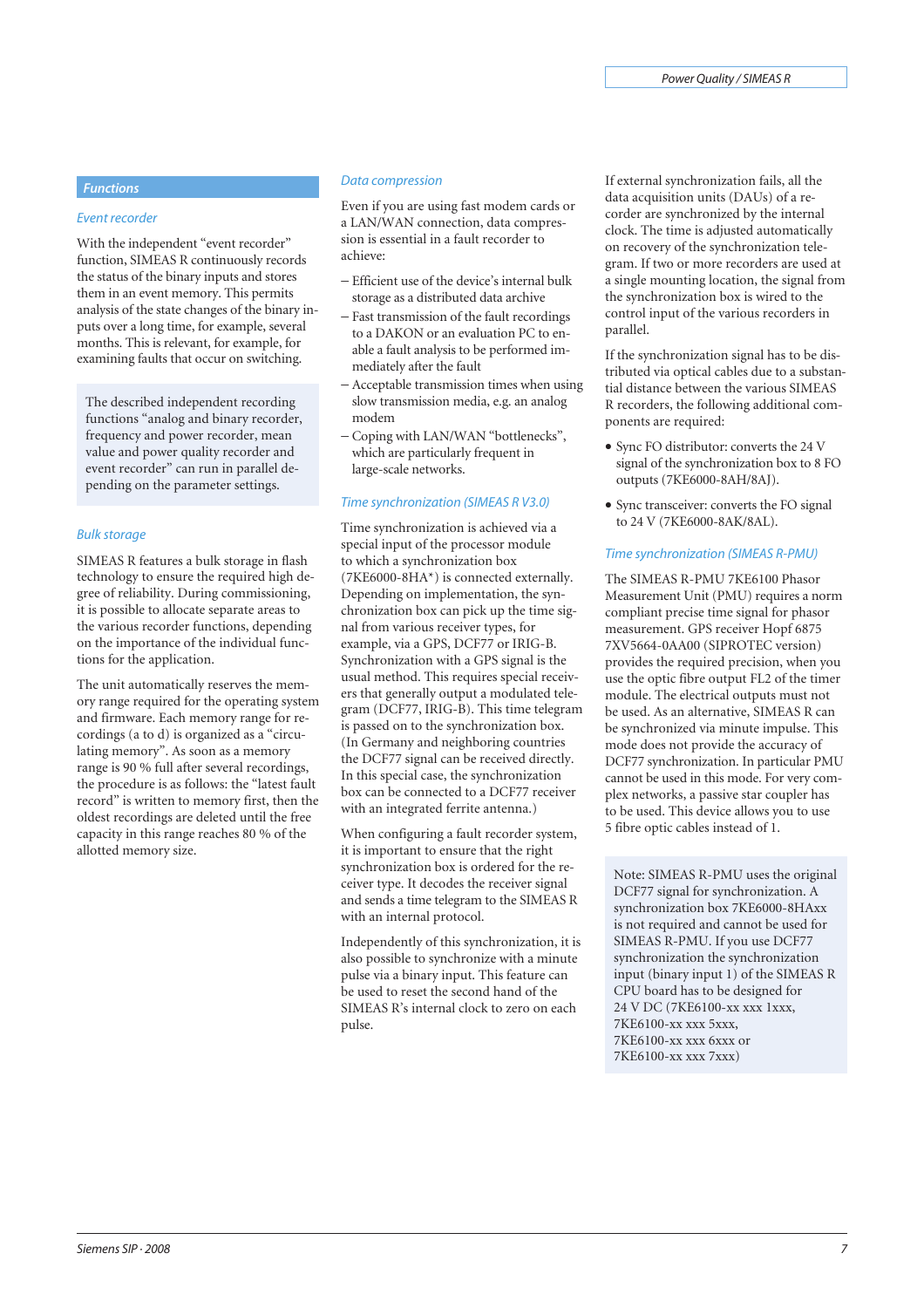# *Functions(cont'd)*

# *Communication interfaces and components*

SIMEAS R features the following communication interfaces:

• COM-S interface

This RS232 interface on the front panel is for direct communication with an evaluation PC. This interface can be used to parameterize and test the recorder during commissioning. It has fixed communication parameters.

• COM1 interface

This serial interface (RS232) is located on the rear of the recorder. This interface enables the recorder to communicate via an external analog or ISDN modem. The recorder can then be connected to a telephone network, but a direct modemto-modem connection is also possible. The communication parameters of this interface can be set.

• Ethernet interface

This integrated interface is used to connect the recorder to a LAN (local area network) IEEE 802.3 (10 Mbps Ethernet) with the TCP/IP protocol. (Please note that recorders delivered up to about February 2003 have a PCMCIA slot for an Ethernet card at the rear).

• Ethernet structure

The network used to connect to an evaluation PC or a DAKON has star topology. One or more connection nodes (hubs) can be used. To improve the reliability of communication channels, optical cables can be used for the network. The following components can be used to set up an optical network:

− Transceiver

(7KE6000-8AF/8AG) Converter from 10BASE-T ports with copper cable to 10BASE-FL with optical cable. The unit has an FO and a 10BASE-T network port. Housing: DIN rail mounting.

− Multiport repeater, or hub (7KE6000-8AD/8AE)

This hub enables connection to two or more Ethernet cable segments. The unit has one FO and six 10BASE-T network ports. Housing: DIN rail mounting.







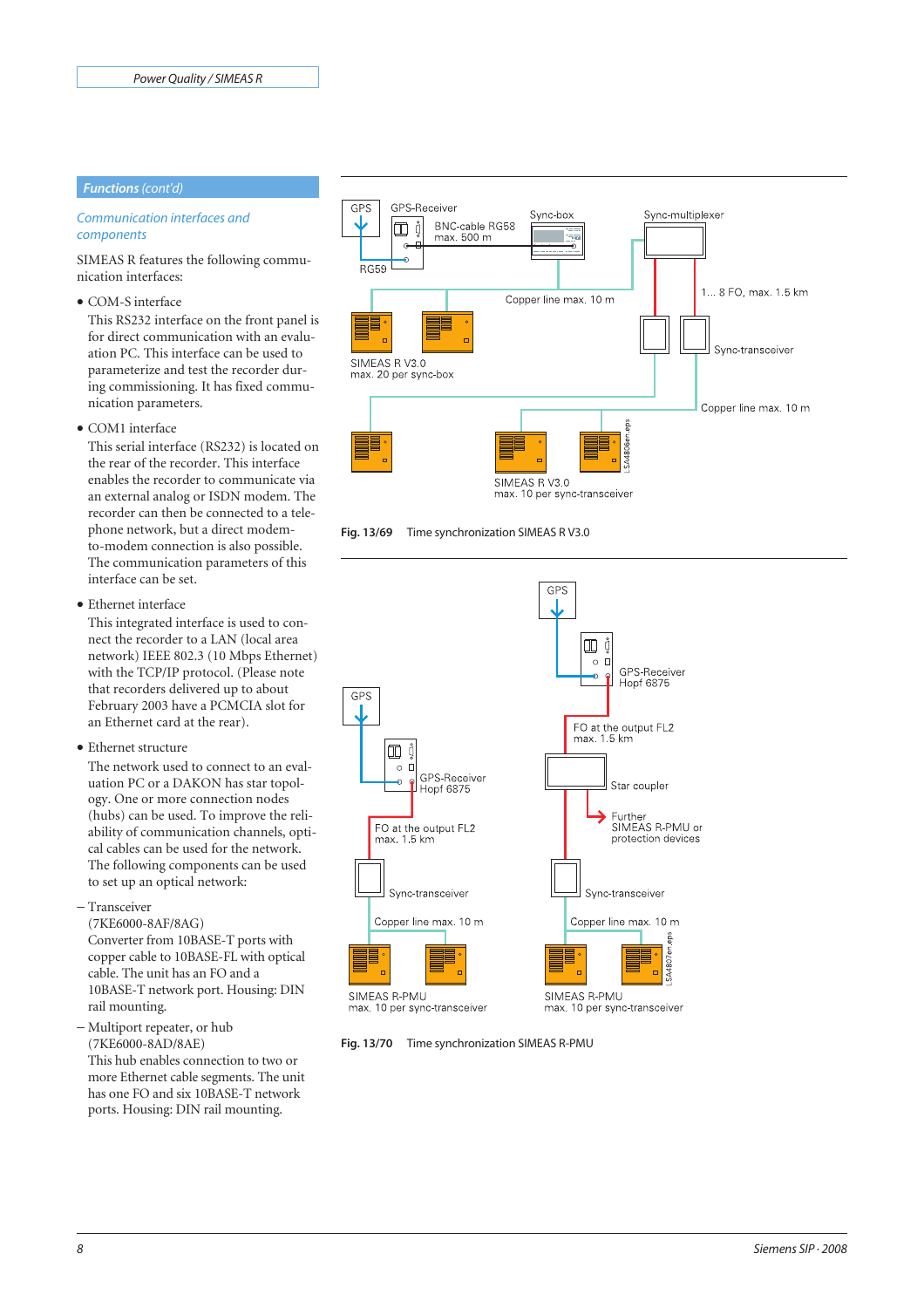# *Hardware*

# *Housing*

Two types of housing are available for SIMEAS R:

- − 1/2 19-inch rack with 3 slots and
- − 19-inch rack with 6 slots

The first slot is filled by the CPU module, the last slot of each rack by the PSU. The remaining slots can be filled with various data acquisition units (DAUs). The modules are slotted into the rack vertically and the terminals are located at the rear of the rack.

#### *Central processor*

The central processor coordinates the data acquisition units, communication via the interfaces, and manages the database for the various fault records and mean values. It also monitors the entire hardware.

#### *Power supply*

The power supply is drawn from two different units (PSUs), depending on the supply voltage:

```
− 24 V - 60 V DC
```
− 110 V - 250 V DC and 115 - 230 V AC

In the event of a sudden power failure, the recorder continues to function, drawing its power from a storage capacitor (for details such as duration, see "Technical Data"). This allows time for a controlled reset if the power supply fails during operation. The PSU can optionally be equipped with a battery. The battery ensures operation for up to 10 minutes. The battery is loaded automatically and its charge state is monitored by an independent circuit. With a weekly automatic load test, the memory effect of the battery is reduced. Use of the battery is especially recommended if the recorder is powered from an AC source without PSU back-up.

# *Data Acquisition Units (DAUs)*

The following data acquisition units are available for the unit:

- − VCDAU: 4 current / 4 voltage channels and 16 binary channels
- − VDAU: 8 voltage channels and 16 binary channels
- − CDAU: 8 current channels and 16 binary channels
- − DDAU: 8 channels for process variables and 16 binary channels
- − BDAU: 32 binary channels



**Fig. 13/71** Layout of a SIMEAS R

2 Data acquisition unit DAU<br>3 Power supply unit **3** Power supply unit **4** Bus board



**Fig. 13/72** Rear view

# *Analog-to-digital converters*

Each analog channel has a 16-bit analogto-digital converter (ADC) with an integrated dynamic anti-aliasing filter. This obviates use of an external anti-aliasing filter. The anti-aliasing filter automatically adapts to the network environment because the recorder sampling rate and therefore the sampling rate of the ADC are set with the parameter for the rated system frequency.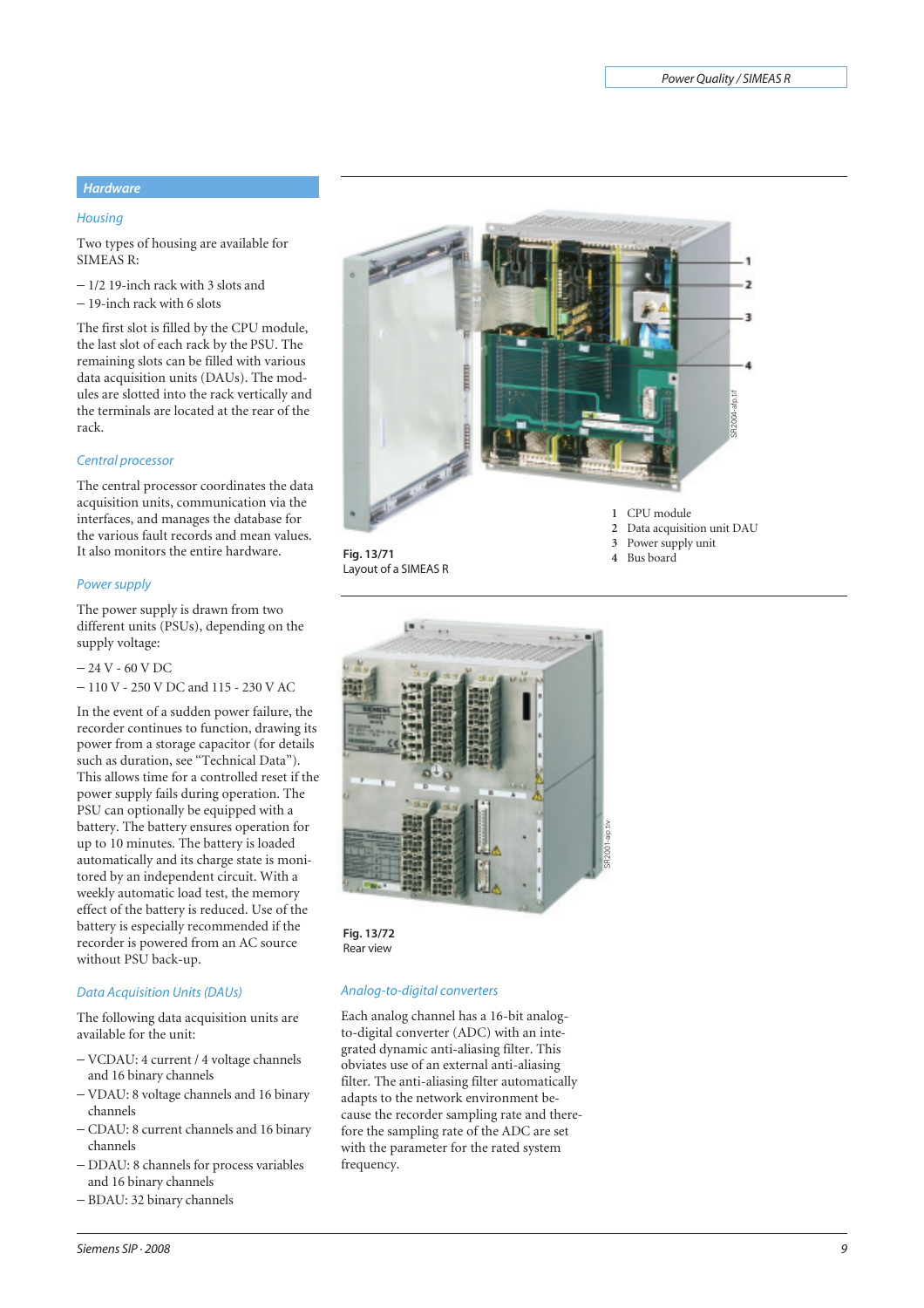#### *Dynamics of the current channels*

The CDAU comprises eight (and the VCDAU four) current channels. Each current channel has two independent ADCs. The first ADC is connected to an inductive current transformer (CT) that is optimized for the current range of 0 to 7 A (r.m.s. value) and dimensioned for very high precision. If a higher current is measured, the recorder automatically switches over to the input of the second CT. This CT is connected to a hall generator that measures the same current as the inductive transformer but is optimized for the 0 to 600 A range (high dynamics). Because the hall generator also transmits DC, its frequency range does not have a lower limit. Use of two different transformer principles ensures that the recorder measures very accurately in the nominal range of the line current and, in the event of a fault, records current curves with high amplitude and sustained DC component without any loss of information.

#### *Current terminals*

If a CDAU or VCDAU is removed from the rack, the current terminals are automatically shorted out to avoid damaging the connected CT.

# *Hardware (cont'd) Channels for process signals*

#### SIMEAS R V3.0:

The sampling rate of a DDAU is a fixed 10 kHz, if other DAU types are used in the recorder. However, if a recorder contains only DDAUs, sampling rates of 10 Hz / 100 Hz / 1 kHz / 10 kHz can be parameterized.

A low sampling rate setting is recommended for monitoring slowly varying process variables (to keep the recorded data volume manageable). These channels can be connected to  $\pm$  10 V,  $\pm$  1 V or  $\pm$  20 mA, depending on the type.

### SIMEAS R-PMU:

The sampling rate of a DDAU in the SIMEAS R-PMU is fixed to 192 samples per cycle. For a nominal frequency of 50 Hz (frequency range 0 to 500 Hz) the sampling rate is 9,600 Hz and for a nominal frequency of 60 Hz (frequency range 0 to 500 Hz) the sampling rate is 11,520 Hz.

#### *Configuration notes*

The PCMCIA memory and communication cards used for the modem or Ethernet in PCCARD technology are constantly undergoing further development. Because they are used in substations, where CE markings are prescribed, only cards approved by Siemens may be used in the system. In particular, the system noise immunity stipulated by the applicable IEC regulations and the high ambient temperature range necessitate special cards. The planning department should be consulted about selecting the correct PCs and correctly setting up the overall system.

#### *Modes*

The SIMEAS R has three operating modes:

#### Normal mode

In normal mode all functions are active.

#### Blocked mode

In blocked mode, the recording functions "dynamic recorder for analog and binary channels" and "power and frequency recorder" are inactive, i.e. no fault records are recorded. If this mode is selected, only the functions "mean value and power quality recorder" and "event recorder" are active. The mode is used, for example, to test equipment connection during commissioning.

### Test mode

In test mode, all functions are active but recorded events are entered with "test" as their cause. The "event recorded" alarm relay does not pick up. "Test mode" is used to check the functionality of the SIMEAS R. The different modes can be selected on the keyboard. Remote control via OSCOP P is possible at any time.

LEDs on the front panel of the recorder The front panel of the recorder contains 8 red and 8 green parameterizable LEDs assigned as follows:

#### *SIMEAS R-PMU*

- Recorder in operation
- Operating voltage OK
- Battery capacity OK
- Event being recorded
- Recorder synchronized
- Circulating memory active
- PMU active
- DAU error
- Printer fault
- Data memory fault
- Synchronization fault
- PC not accessible
- Temperature fault
- Spare (freely parameterizable)

and 5 LEDs permanently assigned to the control buttons listed below.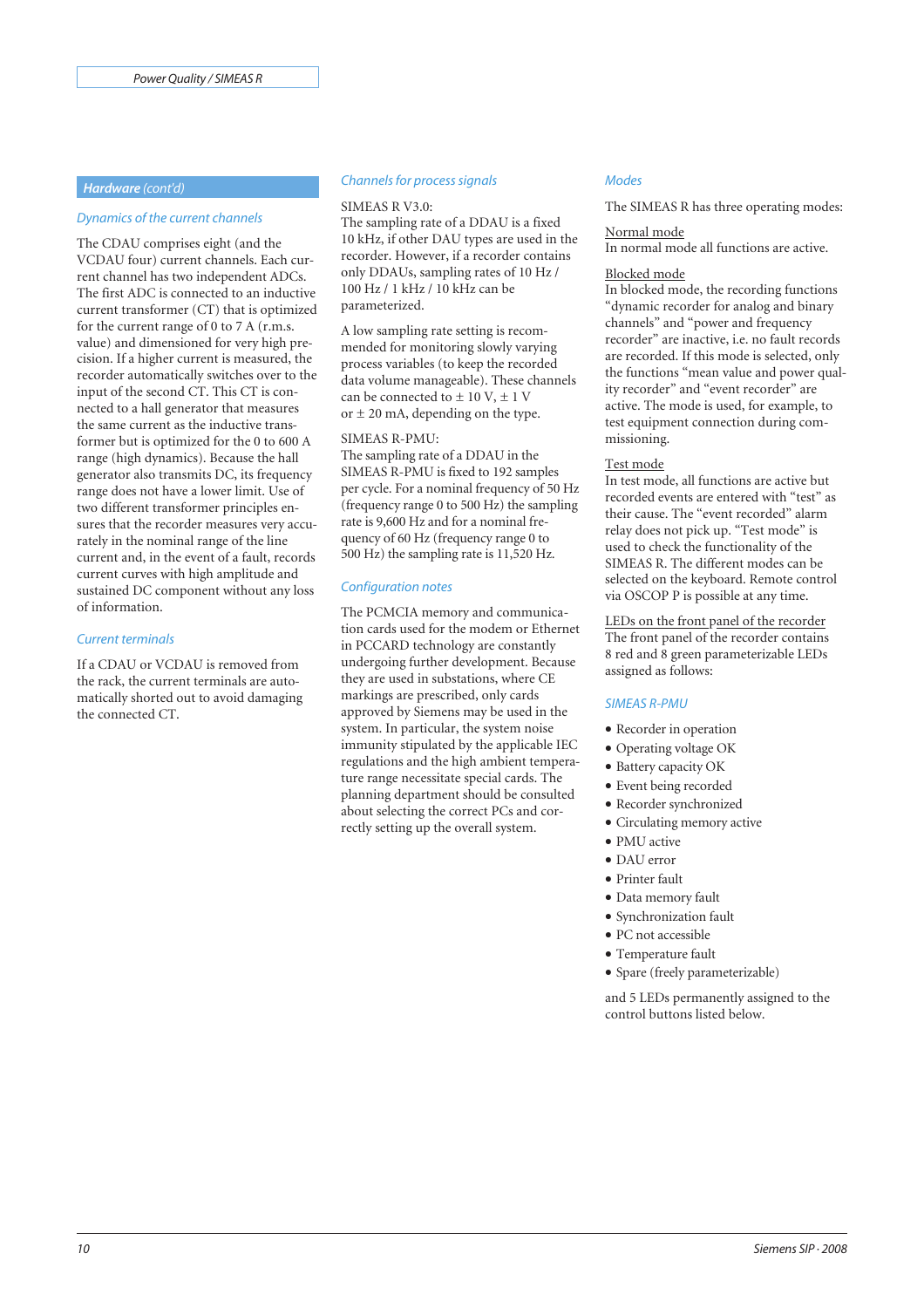# *Hardware*

# Control buttons

The recorder has the following control buttons that are located on the front panel:

- Acknowledge group alarm
- Normal mode
- Blocked mode
- Test mode
- Manual trigger

#### Control inputs

There are four contact inputs at the rear of the recorder:

- Acknowledge group alarm
- System reset
- External start
- Time synchronization

#### Alarm outputs

The recorder has four alarm outputs. The first is permanently connected to the processor watchdog. The other three can be freely parameterized and are pre-assigned as follows:

- Watchdog
- (permanent, not parameterizable)
- E.g. ready to run (parameterizable)
- E.g. event being recorded (parameterizable)
- E.g. group alarm (parameterizable)

# Group alarm

Here is an example of how the group alarm can be parameterized. Up to 5 signals can be parameterized for the group alarm:

- DAU fault
- Printer fault
- Synchronization fault
- CPU fault
- Data fault



**Fig. 13/73** LEDs and control buttons

# **SIMEAS RV3.0**

# 8 green LEDs

- Recorder in operation
- Operating voltage OK
- Battery capacity OK
- Event recorded
- Data transmission to the PC
- Circulating memory active
- Two further LEDs freely programmable

# 8 red LEDs

- $\bullet$  Fault DAU(s)
- Fault printer
- Fault time synchronization
- Fault fine synchronization
- Fault data memory
- PC not accessible
- Temperature ≤ 5 °C
- Temperature ≥ 55 °C,

and 5 LEDs permanently assigned to the control buttons listed below

### Control buttons

The recorder has the following control buttons that are located on the front panel:

#### • Acknowledge group alarm

- Normal mode
- Blocked mode
- Test mode
- Manual trigger

# Control inputs

There are four contact inputs at the rear of the recorder:

- Acknowledge group alarm
- System reset
- External start
- Time synchronization

# Alarm outputs

The recorder has four alarm outputs. The first is permanently connected to the processor watchdog. The other three can be freely programmed and are pre-assigned as follows: − Fault data memory<br>
Fault data memory<br>
Fault data memory<br>
Fault data memory<br>
Fault dark<br>
Fault data memory<br>
Fault data memory<br>
Fault data memory<br>
Fault prince – Fault prince – Fault prince – Fault prince – Fault prince –

- Watchdog
- Ready to run
- Event being recorded
- Group alarm

# Group alarm

- − Fault DAU(s)
- − Fault printer
- − Fault synchronization
-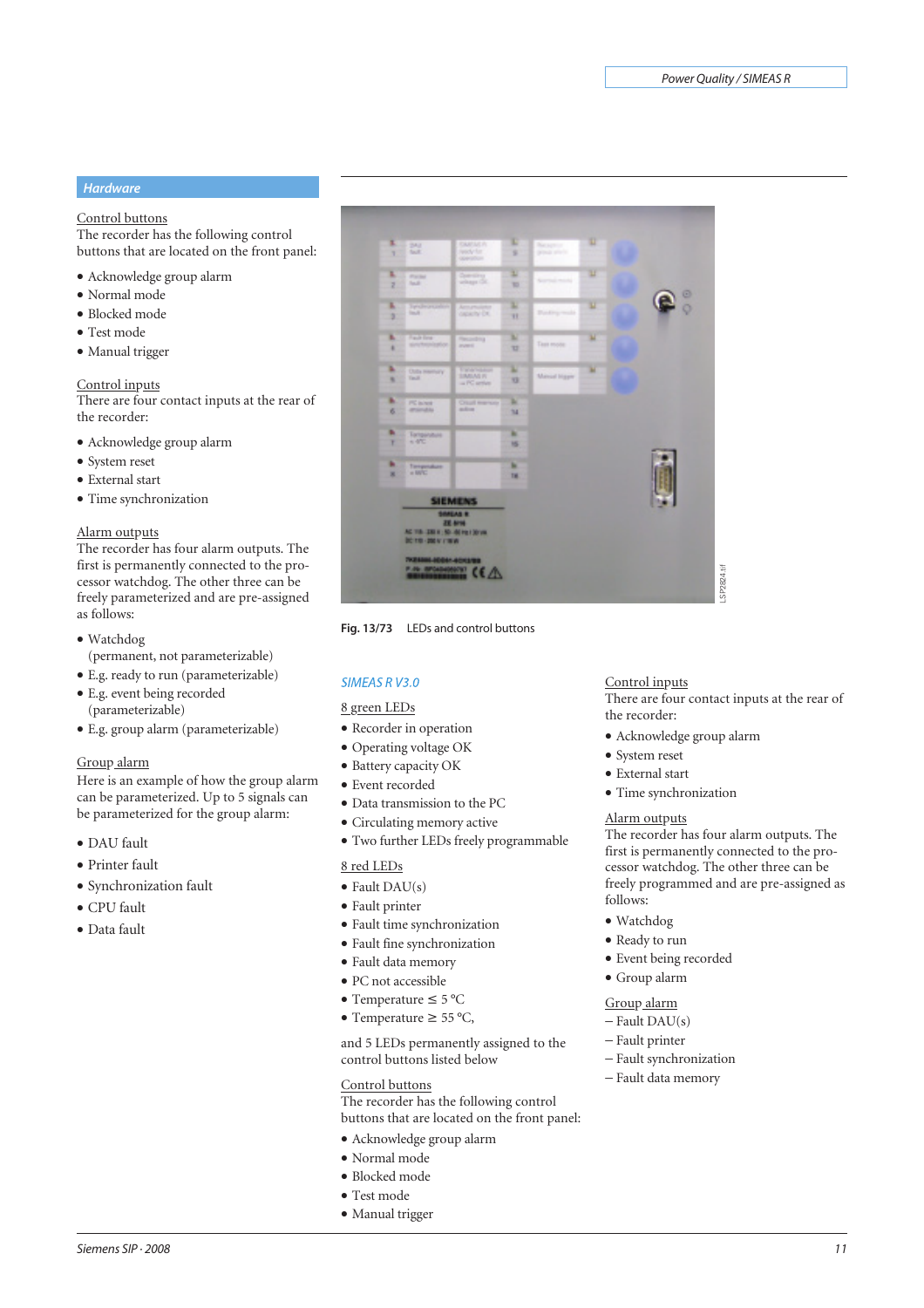# *Technical data*

| <b>Mechanical design</b> |                                            |
|--------------------------|--------------------------------------------|
| $1/2$ 19" version        |                                            |
| Dimensions $(W x H x D)$ | $223 \times 266 \times 300$ mm             |
| Number of slots          | 3                                          |
| Slot 1 - CPU             |                                            |
| Slot 2 DAU               | See "Analog and binary in- and<br>outputs" |
| Slot 3 Power supply unit |                                            |
| 19" version              |                                            |
| Dimensions $(W x H x D)$ | $445 \times 266 \times 300$ mm             |
| Number of slots          | 6                                          |
| Slot 1 - CPU             | Approx 1.5 mA/input                        |
| $Slot 2 - 5$ DAU         | See "Analog and binary in- and<br>outputs" |
| Slot 6 Power supply      |                                            |
|                          |                                            |

#### *Auxiliary voltage*

| Low-voltage version                                                                     |                                        |
|-----------------------------------------------------------------------------------------|----------------------------------------|
| DC voltage<br>Rated auxiliary DC voltage $V_{\text{aux}}$<br>Permissible voltage ranges | 24/28/60 V DC<br>19.2 to 72 V DC       |
| High-voltage version                                                                    |                                        |
| DC voltage<br>Rated auxiliary DC voltage $V_{\text{aux}}$<br>Permissible voltage ranges | 110/125/220/250 V DC<br>88 to 300 V DC |
| AC voltage 50/60 Hz<br>Rated auxiliary DC voltage $V_{\text{aux}}$                      | 115/230 V AC                           |

#### *Voltage stability without back-up battery*

Permissible voltage ranges

| Bridging time                                                                                                                                                                                                                                                                | Measured times<br>Central unit<br>ZE8/16<br>ZE32/64                                                                                                                                    |
|------------------------------------------------------------------------------------------------------------------------------------------------------------------------------------------------------------------------------------------------------------------------------|----------------------------------------------------------------------------------------------------------------------------------------------------------------------------------------|
| for $V_{\text{aux}} = 24 \text{ V} \text{ DC}$<br>for $V_{\text{aux}} = 60 \text{ V} \text{ DC}$<br>for $V_{\text{aux}} = 110 \text{ V} \text{ DC}$<br>for $V_{\text{aux}} = 250 \text{ V} \text{ DC}$<br>for $V_{\text{aux}} = 115$ V AC<br>for $V_{\text{aux}} = 230$ V AC | $\geq 400$ ms $\geq 150$ ms<br>$\geq 450$ ms $\geq 170$ ms<br>$\geq 500$ ms $\geq 180$ ms<br>$\geq$ 700 ms $\geq$ 200 ms<br>$\geq 500$ ms $\geq 200$ ms<br>$\geq 800$ ms $\geq 348$ ms |
| Optionally with back-up battery<br><b>Power consumption</b><br>$1/2$ 19" version                                                                                                                                                                                             | Power failure bridging time up to<br>10 min with all functions operating                                                                                                               |
|                                                                                                                                                                                                                                                                              |                                                                                                                                                                                        |

92 to 276 V AC

| 24 to 60 V DC   | 20 W  |
|-----------------|-------|
| 110 to 250 V DC | 18 W  |
| 115 to 230 V AC | 30 VA |
|                 |       |
| 24 to 60 V DC   | 45 W  |
| 110 to 250 V DC | 40 W  |
| 115 to 230 V AC | 70 VA |
|                 |       |

| Analog and binary inputs and outputs |                                                            |                                                                                                    |                                                     |                                                                 |  |
|--------------------------------------|------------------------------------------------------------|----------------------------------------------------------------------------------------------------|-----------------------------------------------------|-----------------------------------------------------------------|--|
| Slot 2<br>$(1/2 19"$ version)        | To be equipped according to table<br>"Equipping version"   |                                                                                                    |                                                     |                                                                 |  |
| Slot $2$ to $5$<br>$(19"$ version)   | To be equipped according to table<br>"Equipping version"   |                                                                                                    |                                                     |                                                                 |  |
| Equipping versions                   |                                                            |                                                                                                    |                                                     |                                                                 |  |
| <b>VCDAU</b>                         | 8 analog (4 current / 4 voltage)<br>and 16 binary channels |                                                                                                    |                                                     |                                                                 |  |
| <b>CDAU</b>                          |                                                            | 8 analog (8 current) and<br>16 binary channels                                                     |                                                     |                                                                 |  |
| <b>VDAU</b>                          | 8 analog (8 voltage) and<br>16 binary channels             |                                                                                                    |                                                     |                                                                 |  |
| <b>BDAU</b>                          | 32 binary channels                                         |                                                                                                    |                                                     |                                                                 |  |
| <b>DDAU</b>                          |                                                            | 8 analog (8 current $\pm$ 20 mA or<br>8 voltage $\pm$ 1 V or $\pm$ 10 V)<br>and 16 binary channels |                                                     |                                                                 |  |
| <b>SIMEAS R-PMU</b>                  |                                                            |                                                                                                    |                                                     |                                                                 |  |
| DAU type                             | Rated<br>frequency                                         | Frequency<br>range                                                                                 | Sampling<br>frequency                               | Sampling<br>rate                                                |  |
| VCDAU; VDAU; CDAU 50 Hz              |                                                            | $25$ to 60 Hz                                                                                      | 9,500 Hz                                            | 192                                                             |  |
| <b>DDAU</b>                          | 50 Hz                                                      | 0 to 500 Hz                                                                                        |                                                     |                                                                 |  |
| VCDAU; VDAU; CDAU 60 Hz              |                                                            | 30 to 70 Hz 11,520 Hz                                                                              |                                                     |                                                                 |  |
| <b>DDAU</b>                          | $60$ Hz                                                    | $0$ to 500 Hz                                                                                      |                                                     |                                                                 |  |
| <b>SIMEAS RV3.0</b>                  |                                                            |                                                                                                    |                                                     |                                                                 |  |
| VCDAU, CDAU and VDAU                 |                                                            | Sampling<br>frequency<br>$4.3$ kHz<br>$12.8$ kHz<br>15.36 kHz<br>64 times oversampling             | Rated<br>frequency<br>$16.7$ Hz<br>$50$ Hz<br>60 Hz | Frequency<br>range<br>12 to 20 Hz<br>40 to 60 Hz<br>50 to 70 Hz |  |

If a recorder contains only DDAUs, it is possible to parameterize the sampling rates 10 Hz / 100 Hz / 1 kHz / 10 kHz. If the recorder also contains other DAUs, the sampling rate of the DC signals is always 10 kHz.

> 1 2

# **Voltage input (VDAU or VCDAU)**

| Measuring range 1             | 1.5 to 200 $V_{rms}$       |
|-------------------------------|----------------------------|
| Impedance                     | $>100 \text{ k}\Omega$     |
| Resolution                    | $15 \text{ mV}$            |
| Overvoltage                   | Max. 300 $V_{rms}$ for 5 s |
| Accuracy (at 23 °C 1 °C and   | Class 0.3                  |
| rated frequency)              | $\pm$ 0.25 % of measure    |
|                               | $± 30$ mV                  |
| Frequency response            | 3 to 5500 Hz (5 %)         |
| Number of analog-digital con- |                            |
| verters per channel           |                            |
| Measuring range 2             | 3 to 400 $V_{rms}$         |
| Impedance                     | $>$ 200 k $\Omega$         |
| Resolution                    | $30 \text{ mV}$            |
| Overvoltage                   | Max. 600 $V_{rms}$ for 5 s |
| Accuracy (at 23 °C 1 °C and   | Class 0.3                  |
| rated frequency)              | $\pm$ 0.25 % of measure    |
|                               | $+30 \text{ mV}$           |

Frequency response Number of analog-digital converters per channel Voltage channel Current channel

easured value  $\%$ )

 $\overline{\text{or 5 s}}$ easured value  $± 30$  mV 3 to 5500 Hz (5 %)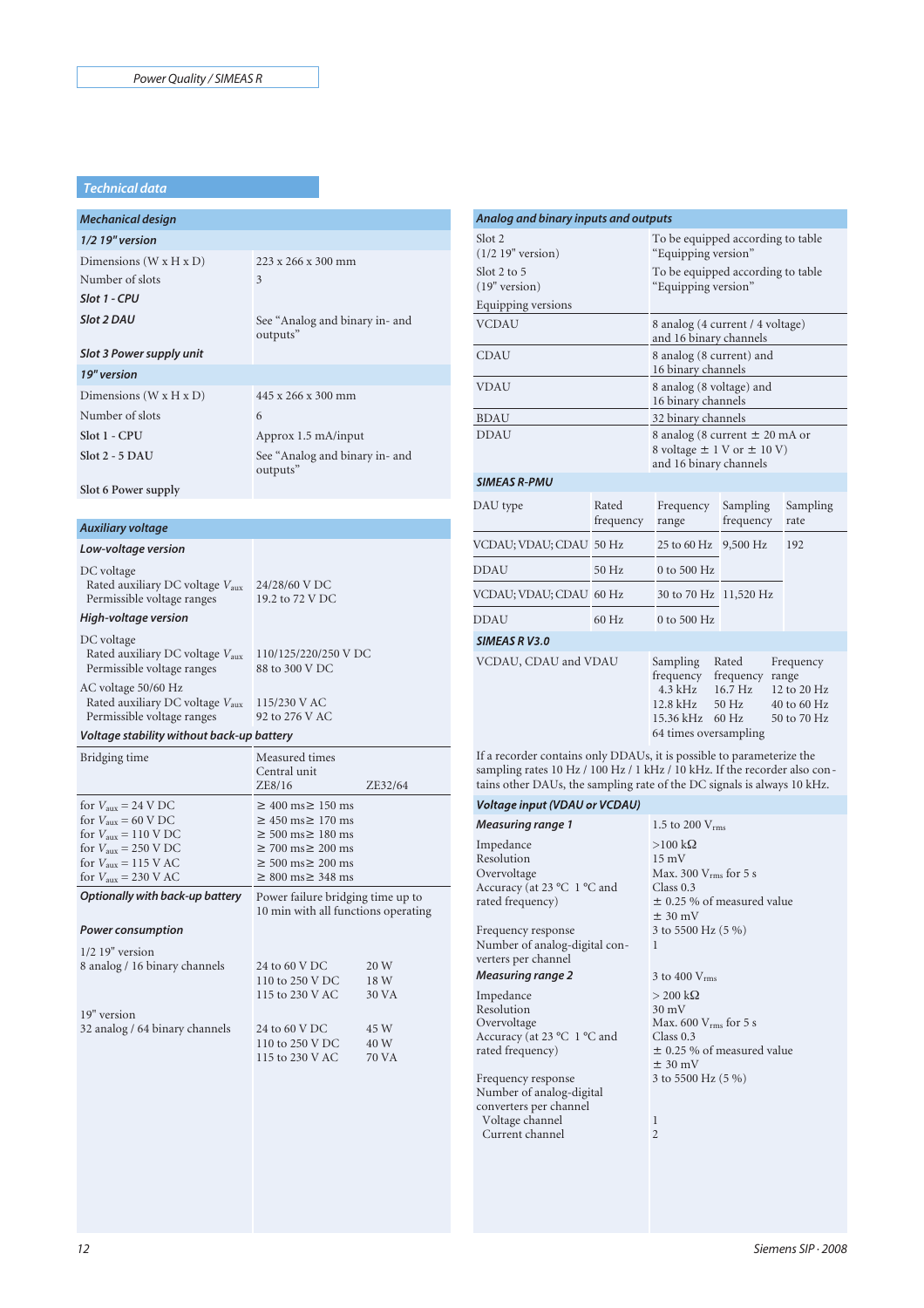### *Technical data*

# *Analog and binary inputs and outputs(cont´d)*

*Current input (CDAU or VCDAU)*

Dynamic AD and converter switching<br>Measuring range Accuracy range Resolution (at 23 °C  $\pm$  1 °C and rated frequency) Frequency response Range Resolution (at 23 °C  $\pm$  1 °C and rated frequency) Frequency response Range Resolution (at 23 °C  $\pm$  1 °C and rated frequency) Frequency response Continuous Overload

Recording Burden

#### *DC inputs (DDAU)*

Input range (depending on the Order No.) Accuracy (at  $23 \text{ °C} \pm 1 \text{ °C}$ ) Range 20 mA  $\pm$  0.5 % measured value  $\pm$  20  $\mu$ A

 $5 \text{ mA}$  to 400  $A_{\text{rms}}$ 5 mA to 7 Arms 0.5 mA Class 0.5  $\pm$  0.5 % of measured  $\pm$  0.5 mA 3 to 5500 Hz (5 %)  $> 7$   $\rm A_{rms}$  to 200  $\rm A_{rms}$ 30 mA Class 1.5  $\pm$  1.5 % of measured value  $\pm$  30 mA 0 to 5500 Hz (5 %)  $>$  200  $\rm A_{rms}$  to 400  $\rm A_{rms}$ 30 mA Class 3.5 ± 3.5 % of measured value 0 to 5500 Hz (5 %) 20 A 100 A, 30 s 500 A, 1s 1200 A, half-wave 200 A, plus 100 % displacement  $< 0.1$  VA

 $± 20$  mA (50  $\Omega$ )  $± 1 V / ± 10 V (> 40 kΩ / > 400 kΩ)$ Class 0.5 Range 1 V  $$\pm$$  0.5 % measured value  $\pm$  1 mV Range 10 V  $\pm$  0.5 % measured value  $\pm$  10 mV

Sampling frequency 10 Hz, 100 Hz, 1 kHz, 10 kHz per module (parameterizable) (if used together with a VCDAU, CDAU, or VDAU, the DC channels are recorded in parallel. Only a sampling rate of 10 kHz per channel is permitted.)

> Processing of higher DC voltages via isolation amplifier (e.g. SIMEAS T)

# *Analog and binary inputs and outputs(cont´d) Binary inputs (BDAU, VCDAU, DDAU, CDAU und VDAU)*

| Only status changes are stored with<br>Principle of storage<br>real time and a resolution of 1 ms<br>250 status changes per 16 inputs,<br>Storage capacity<br>within 1 s, total storage capacity<br>depends on the parameter setting<br>(typically approx. 100,000 status)<br>changes)<br>L-level<br>H-level<br>Voltage ranges of control inputs<br>Input<br>according to components<br>voltage<br>installed<br>V<br>V<br>V<br>$\leq 7$<br>24<br>$\geq$ 18<br>48 to 60<br>$\leq$ 14<br>$\geq 36$<br>110 to 125 $\leq 28$<br>$\geq 75$<br>220 to 250<br>$\leq 56$<br>$\geq 165$<br>Input current 1 mA<br>Overload<br>Input<br>voltage | Sampling frequency | $2$ kHz    |     |  |
|--------------------------------------------------------------------------------------------------------------------------------------------------------------------------------------------------------------------------------------------------------------------------------------------------------------------------------------------------------------------------------------------------------------------------------------------------------------------------------------------------------------------------------------------------------------------------------------------------------------------------------------|--------------------|------------|-----|--|
|                                                                                                                                                                                                                                                                                                                                                                                                                                                                                                                                                                                                                                      |                    |            |     |  |
|                                                                                                                                                                                                                                                                                                                                                                                                                                                                                                                                                                                                                                      |                    |            |     |  |
|                                                                                                                                                                                                                                                                                                                                                                                                                                                                                                                                                                                                                                      |                    |            |     |  |
|                                                                                                                                                                                                                                                                                                                                                                                                                                                                                                                                                                                                                                      |                    |            |     |  |
|                                                                                                                                                                                                                                                                                                                                                                                                                                                                                                                                                                                                                                      |                    |            |     |  |
|                                                                                                                                                                                                                                                                                                                                                                                                                                                                                                                                                                                                                                      |                    |            |     |  |
|                                                                                                                                                                                                                                                                                                                                                                                                                                                                                                                                                                                                                                      |                    |            |     |  |
|                                                                                                                                                                                                                                                                                                                                                                                                                                                                                                                                                                                                                                      |                    |            |     |  |
|                                                                                                                                                                                                                                                                                                                                                                                                                                                                                                                                                                                                                                      |                    |            |     |  |
|                                                                                                                                                                                                                                                                                                                                                                                                                                                                                                                                                                                                                                      |                    |            |     |  |
| V<br>V                                                                                                                                                                                                                                                                                                                                                                                                                                                                                                                                                                                                                               |                    |            |     |  |
| 24<br>28.8                                                                                                                                                                                                                                                                                                                                                                                                                                                                                                                                                                                                                           |                    |            |     |  |
| 48 to 60<br>72                                                                                                                                                                                                                                                                                                                                                                                                                                                                                                                                                                                                                       |                    |            |     |  |
|                                                                                                                                                                                                                                                                                                                                                                                                                                                                                                                                                                                                                                      |                    | 110 to 125 | 150 |  |
|                                                                                                                                                                                                                                                                                                                                                                                                                                                                                                                                                                                                                                      |                    | 220 to 250 | 300 |  |
|                                                                                                                                                                                                                                                                                                                                                                                                                                                                                                                                                                                                                                      |                    |            |     |  |
|                                                                                                                                                                                                                                                                                                                                                                                                                                                                                                                                                                                                                                      |                    |            |     |  |
|                                                                                                                                                                                                                                                                                                                                                                                                                                                                                                                                                                                                                                      |                    |            |     |  |

#### *Binary inputs and outputs*

| <b>Control inputs</b>                                                      | 4 inputs                                                                                                                                                                           |                                    |                                     |
|----------------------------------------------------------------------------|------------------------------------------------------------------------------------------------------------------------------------------------------------------------------------|------------------------------------|-------------------------------------|
| Input 1                                                                    | Input for time synchronization for<br>connection to the synchro-box or a<br>station clock with minute pulse<br>24 to 60 V, filter time $>$ 2 µs<br>$>$ 110 V, filter time $<$ 5 µs |                                    |                                     |
| Input 2                                                                    | External start,<br>filter time 50 ms                                                                                                                                               |                                    |                                     |
| Input 3                                                                    | External reset<br>filter time 50 ms                                                                                                                                                |                                    |                                     |
| Input 4                                                                    | External group alarm<br>Filter time 50 ms                                                                                                                                          |                                    |                                     |
| Voltage ranges of control inputs<br>according to components in-<br>stalled | Input<br>voltage<br>V                                                                                                                                                              | L-level<br>V                       | H-level<br>V                        |
|                                                                            | 24<br>48 to 60<br>110 to 125                                                                                                                                                       | $\leq 7$<br>$\leq 14$<br>$\leq 28$ | $\geq 18$<br>$\geq 36$<br>$\geq 75$ |

| 220 to 250         | $\leq 56$ | $\geq 165$   |  |  |  |  |
|--------------------|-----------|--------------|--|--|--|--|
| Input current 1 mA |           |              |  |  |  |  |
| Input              | Input 1   | Input 2 to 4 |  |  |  |  |
| voltage            | Overload  | Overload     |  |  |  |  |
| V                  | V         | V            |  |  |  |  |
| 24                 | 28.8      | 28.8         |  |  |  |  |
| 48 to 60           | 72        | 72           |  |  |  |  |
| 110 to 125         | 150       | 150          |  |  |  |  |
| 220 to 250         | 300       | 300          |  |  |  |  |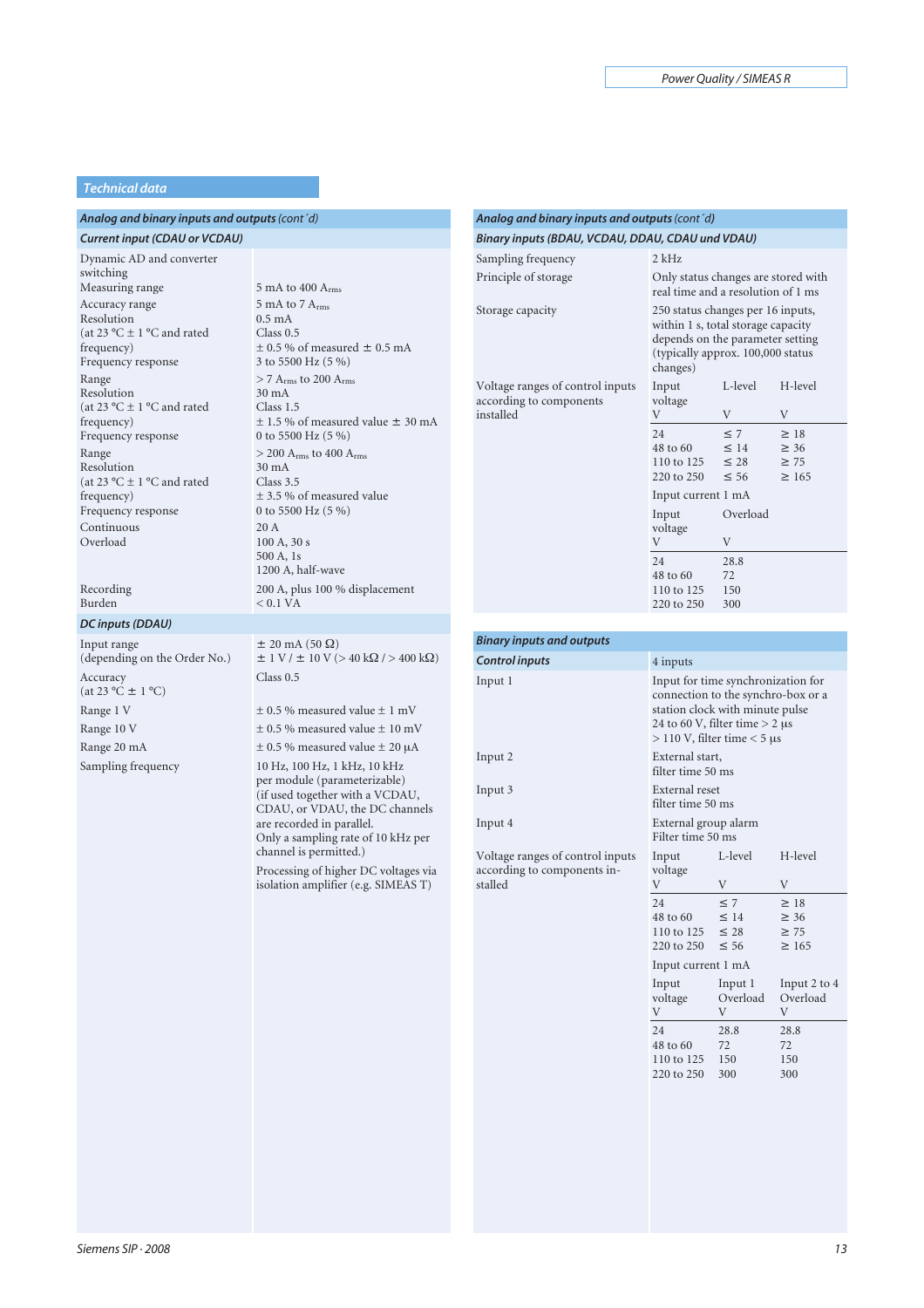#### *Technical data*

| <b>Signal outputs</b>                                  |                                                                                                                                                                                                                                                                                                                                                                                                                                                                                                                                                                                              |
|--------------------------------------------------------|----------------------------------------------------------------------------------------------------------------------------------------------------------------------------------------------------------------------------------------------------------------------------------------------------------------------------------------------------------------------------------------------------------------------------------------------------------------------------------------------------------------------------------------------------------------------------------------------|
|                                                        | 4 signal outputs with isolated main<br>contact,<br>signal output 1 hard-wired to watch-<br>dog,<br>3 signals outputs freely allocatable.                                                                                                                                                                                                                                                                                                                                                                                                                                                     |
| Switching capacity                                     | <b>MAKE</b><br>30 W/VA<br><b>BREAK</b><br>20 VA<br>30 W resistive<br>25 W for L/R $\leq$ 50 ms                                                                                                                                                                                                                                                                                                                                                                                                                                                                                               |
| Switching voltage                                      | 250 V                                                                                                                                                                                                                                                                                                                                                                                                                                                                                                                                                                                        |
| Permissible current                                    | 1 A continuous                                                                                                                                                                                                                                                                                                                                                                                                                                                                                                                                                                               |
| Allocation of the signal outputs<br>and status of LEDs | SIMEAS R ready for operation<br>Operating voltage OK<br>Normal mode<br>Test mode<br>Locked mode<br>Transmission SIMEAS R - PC active<br>Recording event<br>DAU fault<br>Printer fault<br>Time synchronization error<br>Computer not available<br>Data memory fault<br>Data memory full<br>Cyclic storage active<br>Battery capacity OK<br>Temperature monitoring $\lt -5$ °C<br>Temperature monitoring $> +55$ °C<br>Fine synchronization error<br>Group alarm<br>Relay 1 - not allocatable; watchdog<br>Relay 2 - not allocatable<br>Relay 3 - not allocatable<br>Relay 4 - not allocatable |

LPT 1 Printer interface, Centronics, for

COM 2/COM S RS232 serial interface, on front side

COM 1 RS232 serial interface, on rear for

Ethernet Compatible acc. to IEEE 802.3

Modem Transmission rate up to 56 kBps

19.2 kBd

nector

connection of a laser printer (Emulation Postscript level 2)

connection of e.g. an additional modem, 300 Bd to 57.6 Bd or an external ISDN terminal adapter

Twisted pair (10BaseT), RJ45 con-

Dialing method audio and pulse CCIT V.21, V.22, V.22 to V.23, V.32,

Certified in all European countries

for connection of a PC,

Software TCP/IP

V.32 to V.34, V.90

# *Climatic stress*

| <b>Temperatures</b>                           |                                                                      |
|-----------------------------------------------|----------------------------------------------------------------------|
| Transport and storage                         | $-25$ °C to +70 °C                                                   |
| Operation<br>for cubicle/panel flush-mounting | $-5^{\circ}$ C to +55 $^{\circ}$ C<br>(condensation not permissible) |
| for panel surface-mounting                    | $0^{\circ}$ C to $+40^{\circ}$ C                                     |
| Humidity                                      | 95 % without condensation                                            |
|                                               |                                                                      |

# *SIMEAS R-PMU*

# Mass storage: 1 GB Flash Card

Available recorder PMU according to IEEE C37.118 and parallel Triggered recorder **Transient Analog Rec (TAR):** *U*L,N; *I*L,N; *U*1,2,0; *I*1,2,0; B; D **Transient Phasor Rec.(TPR):** *U*L,N; *I*L,N; *U*1,2,0; *I*1,2,0; B; D; *f*; *P*; *Q* Continuous recorder **Cont. RMS Rec (CRR):**  $\underline{U}_{L,N}$ <sup>1</sup>);  $\underline{I}_{L,N}$ <sup>1</sup>);  $\underline{U}_{1, 2, 0}$ <sup>1</sup>);  $\underline{I}_{1, 2, 0}$ <sup>1</sup>) **Cont.** *Q* **(Power) Rec. (CQR):** *Q*1), *P*1) **Cont. Frequency Rec. (CFR):** *f* 1) **Cont. DC Rec. (CDR):** D 1) (± 20 mA; ± 1 V; ± 10 V) **Event Rec. (ER):** B **Cont. Phasor Rec. (CPR):** *U*L,N; *I*L,N; *f*;

# *SIMEAS R V3.0*

### Mass storage: 512 MB Flash Card

# Available recorder Triggered recorder

Continuous recorder

 $f, P: P$ ;  $Q$ ;  $cos\varphi$ ;  $f$ **U**, **I:**  $U_{\text{L,N}}^{1}$ ;  $I_{\text{L,N}}^{1}$ **P, Q:** *Q* 1), *P* 1) **f**, sym:  $f^{1}$ ,  $U^{1}$ <sub>1,2</sub>;  $I_{1,2}$ <sup>1</sup>) **DC:** D<sup>1)</sup> ( $\pm$  20 mA;  $\pm$  1 V;  $\pm$  10 V) **ER:** B **THD:** THD (%) **Harm:** *U*,*I* up to 50. **V**<sub>Dip</sub>: threshold violation **Flicker**

**U, I:** *U*L,N; *I*L,N; B; D

*Communication interfaces*

*Slot 0 data transmission*

*Slot 1 - CPU*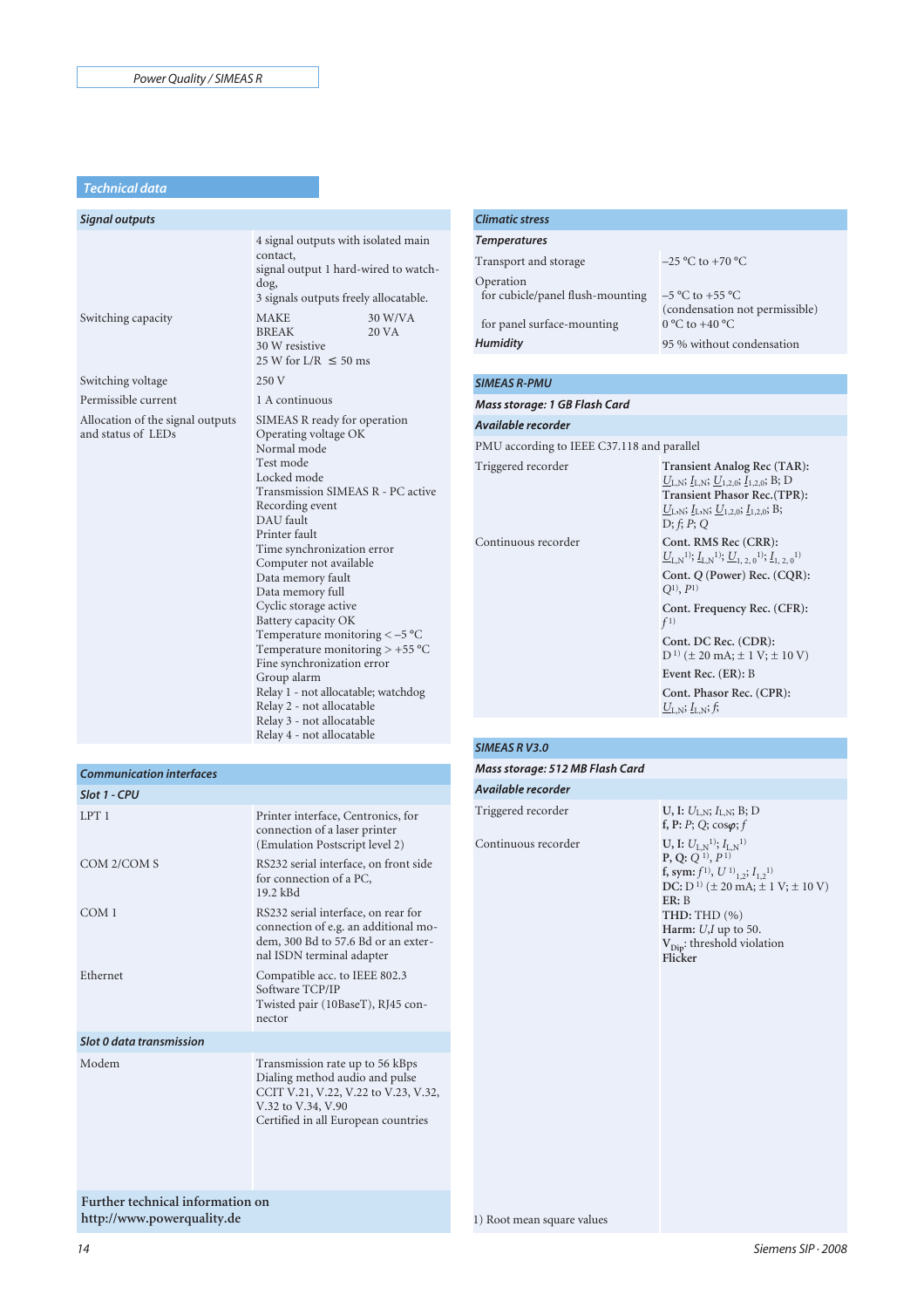| ordering data | Description                                                     | Order No.            |
|---------------|-----------------------------------------------------------------|----------------------|
|               | SIMEAS R V3.0 central unit ZE8/16 with integrated Ethernet port | 7KE6000-00000 - 0000 |
|               | With one slot for data acquisition unit (DAU); 1/2 x 19" rack   |                      |
|               | <b>Housing</b>                                                  |                      |
|               | For panel flush mounting (perforated housing)                   | D                    |
|               | For surface mounting (perforated housing)                       | Е                    |
|               | For 19" assembly (perforated housing)                           | F                    |
|               |                                                                 |                      |
|               | Measurement at                                                  |                      |
|               | 16.7 Hz network                                                 | C                    |
|               | 50 Hz network                                                   | D                    |
|               | 60 Hz network                                                   | E                    |
|               |                                                                 |                      |
|               | Communication Port to a DAKON or evaluation PC                  |                      |
|               | Standard: Ethernet & COM1 Port                                  | 4                    |
|               |                                                                 |                      |
|               | <b>Terminals</b>                                                |                      |
|               | Standard                                                        |                      |
|               | US design (not possible with surface mounting housing)          | $\overline{2}$       |
|               |                                                                 |                      |
|               | Signal voltages of the CPU and the binary inputs                |                      |
|               | 24 V DC                                                         |                      |
|               | 48 - 60 V DC                                                    | 2                    |
|               | 110 - 125 V DC                                                  | 3                    |
|               | 220 - 250 V DC                                                  | 4                    |
|               | 48 - 60 V DC, control input 1 24 V DC <sup>1)</sup>             | $\overline{5}$       |
|               | 110 - 125 V DC, control input 1 24 V DC <sup>1)</sup>           | 6                    |
|               | 220 - 250 V DC, control input 1 24 V DC <sup>1)</sup>           | 7                    |
|               |                                                                 |                      |
|               | Data acquisition unit DAU                                       |                      |
|               | VDAU (8 U / 16 binary inputs)                                   | А                    |
|               | CDAU (81/16 binary inputs)                                      | $\overline{B}$       |
|               | VCDAU (4 U / 4 I / 16 binary inputs)                            | C                    |
|               | BDAU (32 binary inputs)                                         | $\overline{D}$       |
|               | DDAU 20 mA                                                      | F                    |
|               | DDAU 1 V                                                        | $\overline{G}$       |
|               | DDAU 10 V                                                       | H                    |
|               |                                                                 |                      |
|               | <b>Auxiliary power</b>                                          |                      |
|               | 24 to 60 V DC without battery                                   | G                    |
|               | 24 to 60 V DC with battery                                      | Η                    |
|               | 50/60 Hz, 115/230 V AC or 110 V to 250 V DC without battery     |                      |
|               | 50/60 Hz, 115/230 V AC or 110 V to 250 V DC with battery        | K                    |
|               |                                                                 |                      |
|               | <b>Manual</b>                                                   |                      |
|               | German                                                          | 1                    |
|               | English                                                         | $\overline{a}$       |
|               | French                                                          | 3                    |
|               | Spanish                                                         | 4                    |
|               | Italian                                                         | 5                    |
|               | Portuguese                                                      | 7                    |

1) For connecting a synchronization unit 7KE6000-8HA.. the control input 1 of the CPU has to be dimensioned for 24 V DC.

*Selection and*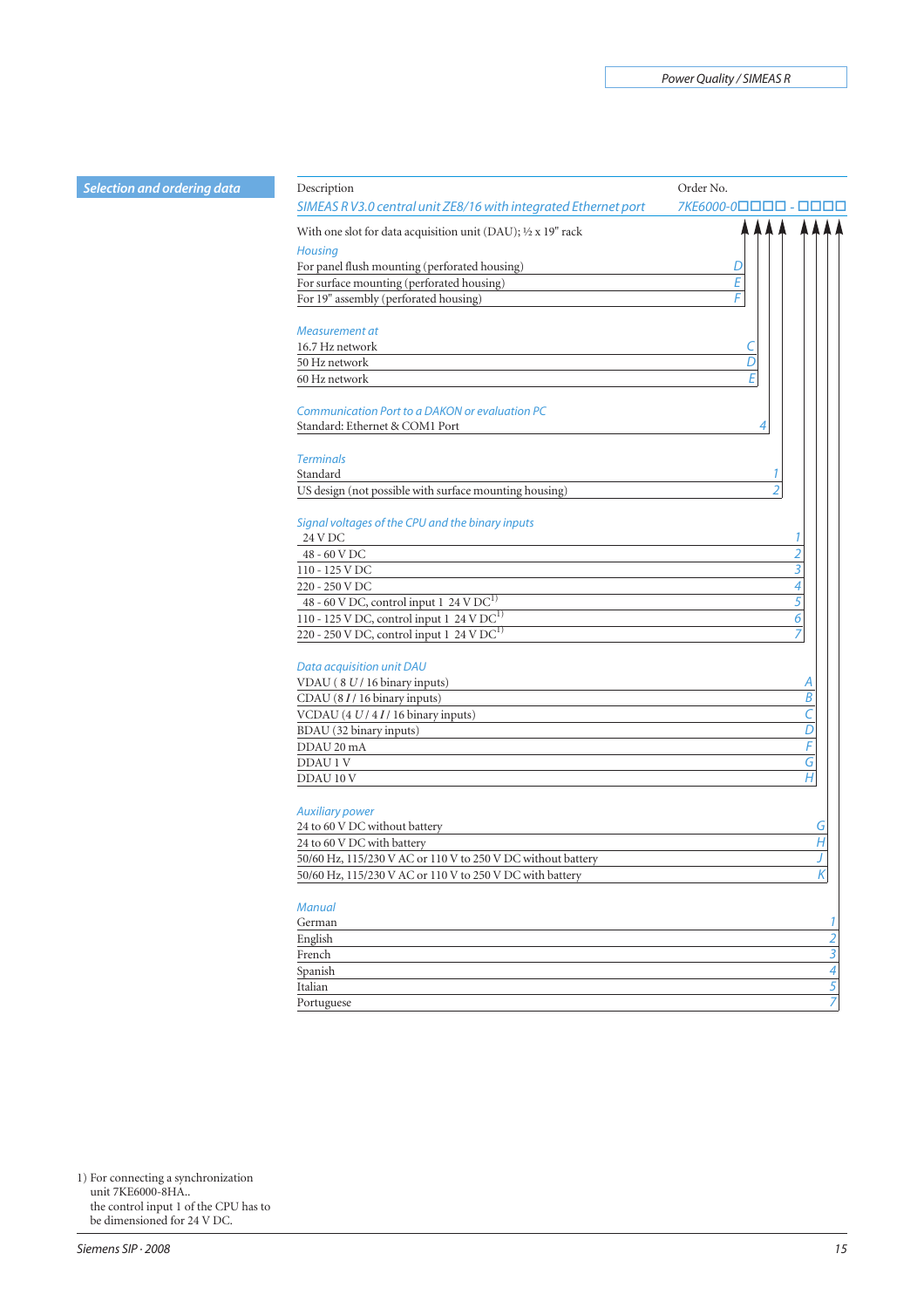# **Selection and ordering data**

| Description                                                                | Order No.                 |
|----------------------------------------------------------------------------|---------------------------|
| <b>SIMEAS R-PMU</b>                                                        | <i>7KE6100-0</i> ㅁㅁㅁㅁ -   |
| With one slot for data acquisition unit (DAU); 1/2 x 19" rack              |                           |
| <b>Housing</b>                                                             |                           |
| For panel flush mounting (perforated housing)                              | D                         |
| For surface mounting (perforated housing)                                  | E                         |
| For 19" assembly (perforated housing)                                      | F                         |
|                                                                            |                           |
| Measurement at                                                             |                           |
| 50 Hz network                                                              | D                         |
| 60 Hz network                                                              | E                         |
|                                                                            |                           |
| Communication Port to a DAKON or evaluation PC                             |                           |
| Standard: Ethernet & COM1 Port                                             | 4                         |
| <b>Terminals</b>                                                           |                           |
| Standard                                                                   |                           |
| US design (not possible with surface mounting housing)                     | $\overline{\mathcal{L}}$  |
|                                                                            |                           |
| Signal voltages of the CPU and the binary inputs                           |                           |
| 24 V DC                                                                    | 1                         |
| 48 - 60 V DC                                                               | $\overline{2}$            |
| 110 - 125 V DC                                                             | 3                         |
| 220 - 250 V DC                                                             | $\overline{4}$            |
| 48 - 60 V DC, control input $1\overline{24 \text{ V} \text{D} \text{C}^1}$ | $\overline{5}$            |
| 110 - 125 V DC, control input 1 24 V DC <sup>1)</sup>                      | 6                         |
| 220 - 250 V DC, control input 1 24 V DC <sup>1)</sup>                      | $\overline{z}$            |
| Data acquisition unit DAU                                                  |                           |
| VDAU (8 U / 16 binary inputs)                                              | А                         |
| CDAU (81/16 binary inputs)                                                 | B                         |
| VCDAU (4 U / 4 I / 16 binary inputs)                                       | C                         |
| BDAU (32 binary inputs)                                                    | D                         |
| DDAU 20 mA                                                                 | F                         |
| DDAU 1 V                                                                   | G                         |
| DDAU 10 V                                                                  | H                         |
|                                                                            |                           |
| <b>Auxiliary power</b>                                                     |                           |
| 24 to 60 V DC without battery                                              | G                         |
| 24 to 60 V DC with battery                                                 | H                         |
| 50/60 Hz, 115/230 V AC or 110 V to 250 V DC without battery                |                           |
| 50/60 Hz, 115/230 V AC or 110 V to 250 V DC with battery                   | Κ                         |
|                                                                            |                           |
| <b>Manual</b><br>German                                                    | 1                         |
| English                                                                    | $\overline{2}$            |
| French                                                                     | $\overline{\overline{3}}$ |
|                                                                            | 4                         |
| Spanish<br>Italian                                                         | $\overline{5}$            |
|                                                                            |                           |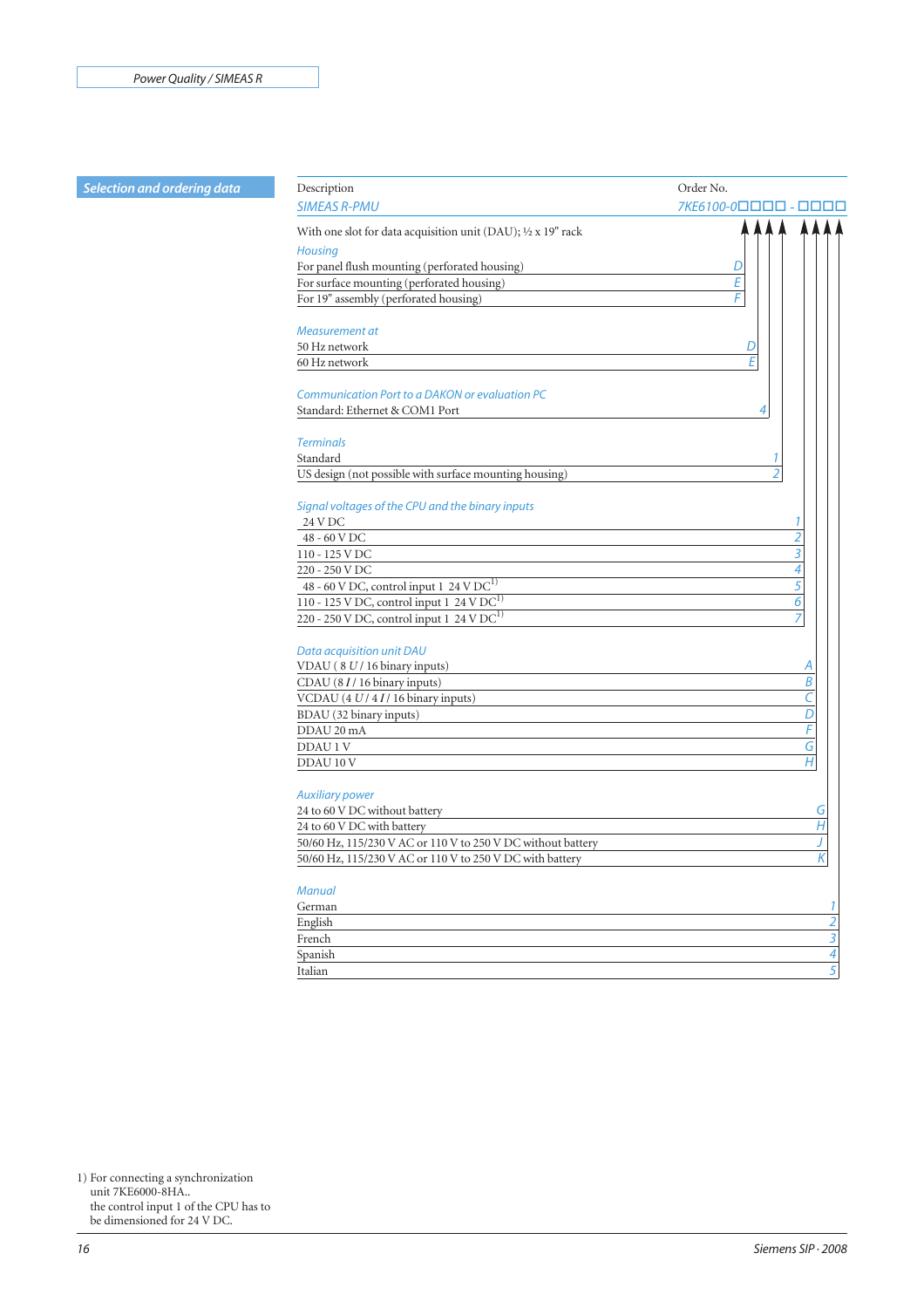| <b>Selection and ordering data</b> | Description                                                                                             | Order No.               |
|------------------------------------|---------------------------------------------------------------------------------------------------------|-------------------------|
|                                    | SIMEAS RV3.0 central unit ZE32/64 with integrated Ethernet port                                         | 7KE6000-10000 - 0000    |
|                                    | With four (4) slots for data acquisition units (DAUs); 19" rack                                         |                         |
|                                    | <b>Housing</b>                                                                                          |                         |
|                                    | For panel flush mounting (perforated housing)                                                           | D                       |
|                                    | For surface mounting (perforated housing) <sup>1)</sup>                                                 | E                       |
|                                    | For 19" assembly (perforated housing)                                                                   | F                       |
|                                    |                                                                                                         |                         |
|                                    | Measurement at                                                                                          |                         |
|                                    | 16.7 Hz network                                                                                         | Ć                       |
|                                    | 50 Hz network                                                                                           | D                       |
|                                    | 60 Hz network                                                                                           | E                       |
|                                    | Communication Port to a DAKON or evaluation PC                                                          |                         |
|                                    | Standard: Ethernet & COM1 Port                                                                          | 4                       |
|                                    |                                                                                                         |                         |
|                                    | <b>Terminals</b>                                                                                        |                         |
|                                    | Standard                                                                                                |                         |
|                                    | US design (not possible with surface mounting housing)                                                  | $\overline{2}$          |
|                                    |                                                                                                         |                         |
|                                    | Signal voltages of the CPU and the binary inputs for units without free assembly of the DAUs<br>24 V DC | 1                       |
|                                    | 48 - 60 V DC                                                                                            | $\overline{2}$          |
|                                    | 110 - 125 V DC                                                                                          | 3                       |
|                                    | 220 - 250 V DC                                                                                          | 4                       |
|                                    | 48 - 60 V DC, control input 1 $24$ V DC <sup>2)</sup>                                                   | $\overline{5}$          |
|                                    | 110 - 125 V DC, control input 1 24 V DC <sup>2)</sup>                                                   | 6                       |
|                                    | 220 - 250 V DC, control input 1 24 V DC <sup>2)</sup>                                                   | 7                       |
|                                    |                                                                                                         |                         |
|                                    | Data acquisition unit DAU                                                                               |                         |
|                                    | Note: The fitting of the DAUs is from left to right                                                     |                         |
|                                    | VCDAU; 2 units (8 U / 8 I / 32 binary inputs)                                                           | A                       |
|                                    | VCDAU; 4 units (16 U / 16 I / 64 binary inputs)                                                         | B                       |
|                                    | VCDAU; 1 unit $(4 U/4 I/16$ binary inputs)                                                              |                         |
|                                    | and CDAU; 3 units (24 I / 48 binary inputs)                                                             |                         |
|                                    | Data aquisition units (DAUs) for free assembly                                                          | D                       |
|                                    | Note:<br>You need to select the required DAU units according to the 7KE6000-4** instructions.           |                         |
|                                    | By these instructions, the type of the data acquisition units and the binary inputs will be defined.    |                         |
|                                    |                                                                                                         |                         |
|                                    | <b>Auxiliary power</b>                                                                                  |                         |
|                                    | 24 to 60 V DC without battery                                                                           | G                       |
|                                    | 24 to 60 V DC with battery                                                                              | $H_{\rm}$               |
|                                    | 50/60 Hz, 115/230 V AC or 110 V to 250 V DC without battery                                             | J                       |
|                                    | 50/60 Hz, 115/230 V AC or 110 V to 250 V DC with battery                                                | $\overline{\mathsf{K}}$ |
|                                    |                                                                                                         |                         |
|                                    | <b>Manual</b>                                                                                           |                         |
|                                    | German                                                                                                  | 1<br>$\overline{2}$     |
|                                    | English<br>French                                                                                       | $\overline{\mathbf{3}}$ |
|                                    | Spanish                                                                                                 | 4                       |
|                                    | Italian                                                                                                 | 5                       |
|                                    | Portuguese                                                                                              | 7                       |
|                                    |                                                                                                         |                         |

1) The number of the possible measuring channels of surface mounting must be evaluated by the factory.

2) For connecting a synchronization unit 7KE6000-8HA.. the control input 1 of the CPU has to be dimensioned for 24 V DC.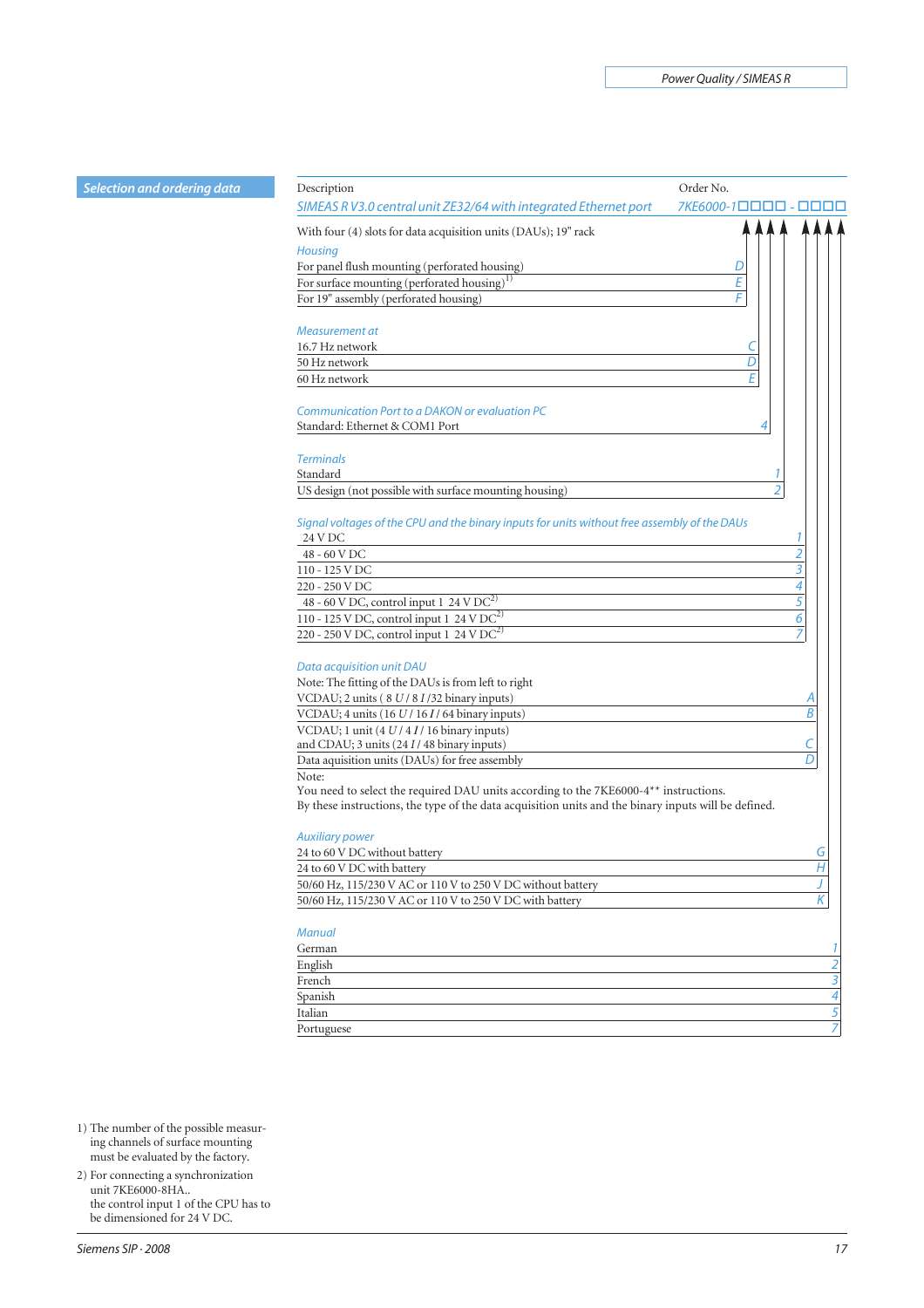# **Selection and ordering data**

| Description                                                                                          | Order No.                |
|------------------------------------------------------------------------------------------------------|--------------------------|
| <b>SIMEAS R-PMU</b>                                                                                  | 7KE6100-1□               |
| With four (4) slots for data acquisition units (DAUs); 19" rack                                      |                          |
| <b>Housing</b>                                                                                       |                          |
| For panel flush mounting (perforated housing)                                                        | D                        |
| For surface mounting (perforated housing) $^{1)}$                                                    | Е                        |
| For 19" assembly (perforated housing)                                                                | F                        |
|                                                                                                      |                          |
| Measurement at                                                                                       |                          |
| 50 Hz network                                                                                        | D                        |
| 60 Hz network                                                                                        | F                        |
|                                                                                                      |                          |
| Communication Port to a DAKON or evaluation PC                                                       |                          |
| Standard: Ethernet & COM1 Port                                                                       | 4                        |
| <b>Terminals</b>                                                                                     |                          |
| Standard                                                                                             | 1                        |
| US design (not possible with surface mounting housing)                                               | $\overline{\mathcal{L}}$ |
|                                                                                                      |                          |
| Signal voltages of the CPU and the binary inputs for units without free assembly of the DAUs         |                          |
| 24 V DC                                                                                              | 1                        |
| 48 - 60 V DC                                                                                         | $\overline{2}$           |
| 110 - 125 V DC                                                                                       | 3                        |
| 220 - 250 V DC                                                                                       | 4                        |
| 48 - 60 V DC, control input $1\overline{24 \text{ V} \text{DC}^2}$                                   | $\overline{5}$           |
| 110 - 125 V DC, control input 1 24 V DC <sup>2)</sup>                                                | 6                        |
| 220 - 250 V DC, control input 1 24 V DC <sup>2)</sup>                                                | 7                        |
|                                                                                                      |                          |
| Data acquisition unit DAU<br>Note: The fitting of the DAUs is from left to right                     |                          |
| VCDAU; 2 units (8 U / 8 I / 32 binary inputs)                                                        |                          |
|                                                                                                      | Α<br>Β                   |
| VCDAU; 4 units (16 U / 16 I / 64 binary inputs)                                                      |                          |
| VCDAU; 1 unit (4 U / 4 I / 16 binary inputs)<br>and CDAU; 3 units (24 I / 48 binary inputs)          | C                        |
|                                                                                                      | D                        |
| Data aquisition units (DAUs) for free assembly<br>Note:                                              |                          |
| You need to select the required DAU units according to the 7KE6000-4 <sup>**</sup> instructions.     |                          |
| By these instructions, the type of the data acquisition units and the binary inputs will be defined. |                          |
|                                                                                                      |                          |
| <b>Auxiliary power</b>                                                                               |                          |
| 24 to 60 V DC without battery                                                                        | G                        |
| 24 to 60 V DC with battery                                                                           | Η                        |
| 50/60 Hz, 115/230 V AC or 110 V to 250 V DC without battery                                          |                          |
| 50/60 Hz, 115/230 V AC or 110 V to 250 V DC with battery                                             | $\vert K \vert$          |
|                                                                                                      |                          |
| <b>Manual</b>                                                                                        |                          |
| German                                                                                               |                          |
| English                                                                                              |                          |
| French                                                                                               |                          |
| Spanish                                                                                              |                          |
| Italian                                                                                              |                          |

1) The number of the possible measuring channels of surface mounting must be evaluated by the factory.

2) For connecting a synchronization unit 7KE6000-8HA.. the control input 1 of the CPU has to be dimensioned for 24 V DC.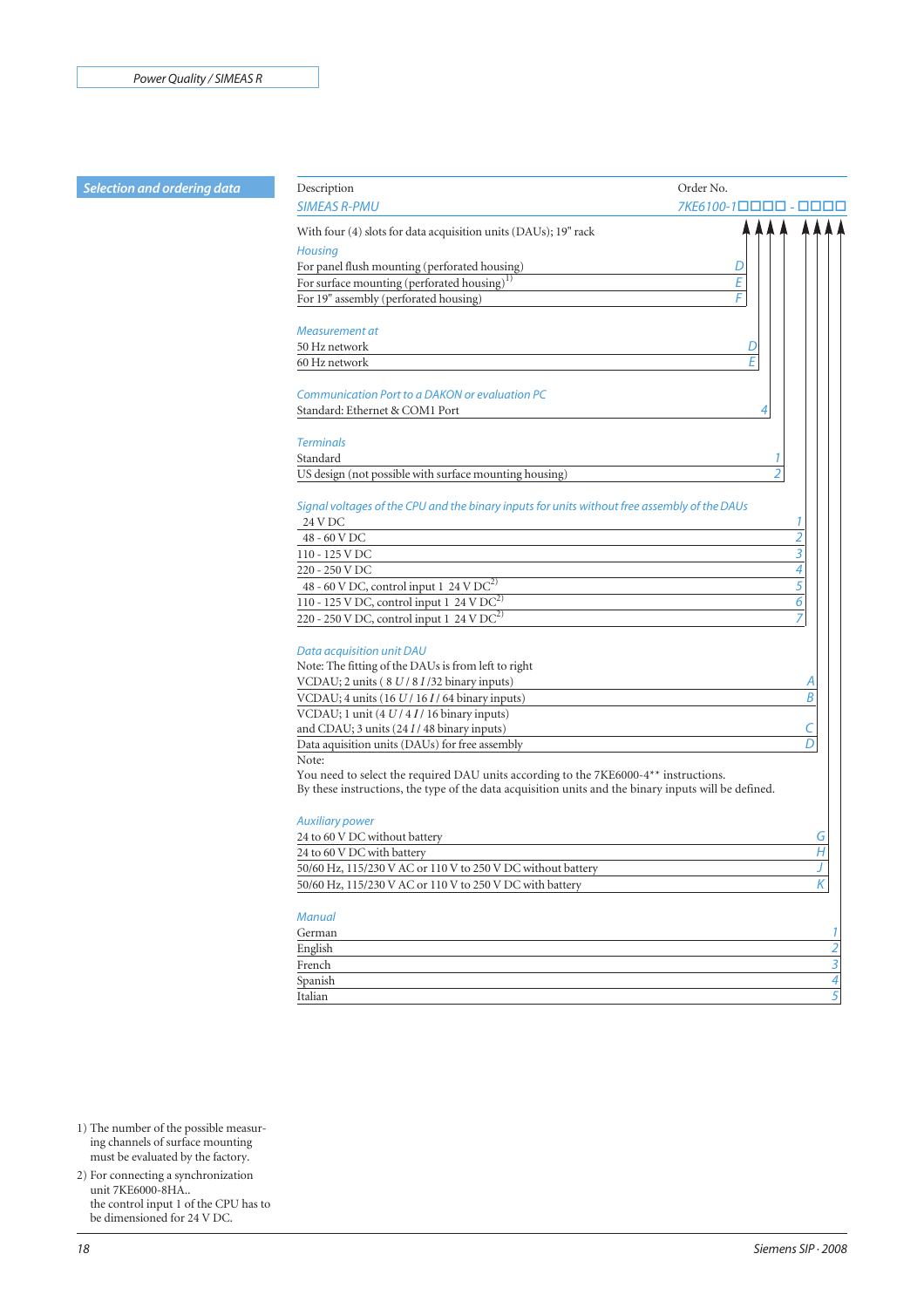|  |  |  | Selection and ordering data |
|--|--|--|-----------------------------|
|  |  |  |                             |

| <b>Selection and ordering data</b> | Description                                                 | Order No.                |
|------------------------------------|-------------------------------------------------------------|--------------------------|
|                                    | SIMEAS R assembly of the central unit ZE32/64 <sup>1)</sup> | 7KE6000-4□□66 - 6□□0     |
|                                    | Also available for 7KE6000-1 and 7KE6100-1                  |                          |
|                                    | Slot 1                                                      |                          |
|                                    | <b>VCDAU</b><br>to be equipped in the factory <sup>2)</sup> |                          |
|                                    | to be equipped in the factory <sup>2)</sup><br>CDAU         |                          |
|                                    | to be equipped in the factory <sup>2)</sup><br><b>VDAU</b>  |                          |
|                                    | <b>BDAU</b><br>to be equipped in the factory <sup>2)</sup>  | $\mathcal M$             |
|                                    | <b>DDAU</b><br>to be equipped in the factory <sup>2)</sup>  | N                        |
|                                    | not prepared / plate only                                   | $\overline{P}$           |
|                                    | prepared for a VCDAU for future use<br><b>VCDAU</b>         | Q                        |
|                                    | CDAU<br>prepared for a CDAU for future use                  | $\overline{R}$           |
|                                    | <b>VDAU</b><br>prepared for a VDAU for future use           | $\overline{\mathsf{S}}$  |
|                                    | <b>BDAU</b><br>prepared for a BDAU for future use           | T                        |
|                                    | <b>DDAU</b><br>prepared for a DDAU for future use           | U                        |
|                                    |                                                             |                          |
|                                    | Slot 2                                                      |                          |
|                                    | to be equipped in the factory <sup>2)</sup><br><b>VCDAU</b> | Α                        |
|                                    | to be equipped in the factory <sup>2)</sup><br>CDAU         | $\overline{B}$           |
|                                    | to be equipped in the factory <sup>2)</sup><br><b>VDAU</b>  | C                        |
|                                    | to be equipped in the factory <sup>2)</sup><br><b>BDAU</b>  | D                        |
|                                    | <b>DDAU</b><br>to be equipped in the factory <sup>2)</sup>  | Ē                        |
|                                    | not prepared / plate only                                   | F                        |
|                                    | <b>VCDAU</b><br>prepared for a VCDAU for future use         | G                        |
|                                    | prepared for a CDAU for future use<br>CDAU                  | Η                        |
|                                    | <b>VDAU</b><br>prepared for a VDAU for future use           |                          |
|                                    | <b>BDAU</b><br>prepared for a BDAU for future use           | Κ                        |
|                                    | <b>DDAU</b><br>prepared for a DDAU for future use           |                          |
|                                    |                                                             |                          |
|                                    | Slot 3                                                      |                          |
|                                    | to be equipped in the factory <sup>2)</sup><br><b>VCDAU</b> |                          |
|                                    | to be equipped in the factory <sup>2)</sup><br>CDAU         | B                        |
|                                    | <b>VDAU</b><br>to be equipped in the factory <sup>2</sup>   | C                        |
|                                    | <b>BDAU</b><br>to be equipped in the factory <sup>2)</sup>  | D                        |
|                                    | <b>DDAU</b><br>to be equipped in the factory <sup>2)</sup>  | E                        |
|                                    | not prepared / plate only                                   | F                        |
|                                    | prepared for a VCDAU for future use<br><b>VCDAU</b>         | G                        |
|                                    | CDAU<br>prepared for a CDAU for future use                  | H                        |
|                                    | <b>VDAU</b><br>prepared for a VDAU for future use           |                          |
|                                    | <b>BDAU</b><br>prepared for a BDAU for future use           | K                        |
|                                    | <b>DDAU</b><br>prepared for a DDAU for future use           |                          |
|                                    | Slot 4                                                      |                          |
|                                    | to be equipped in the factory <sup>2)</sup><br><b>VCDAU</b> | Α                        |
|                                    | to be equipped in the factory <sup>2)</sup><br>CDAU         | $\overline{B}$           |
|                                    | to be equipped in the factory <sup>2)</sup><br><b>VDAU</b>  | $\overline{\epsilon}$    |
|                                    | to be equipped in the factory <sup>2)</sup><br><b>BDAU</b>  | $\overline{\mathcal{D}}$ |
|                                    | to be equipped in the factory <sup>2)</sup><br><b>DDAU</b>  | E                        |
|                                    | not prepared / plate only                                   | F                        |
|                                    | <b>VCDAU</b><br>prepared for a VCDAU for future use         | $\overline{G}$           |
|                                    | CDAU<br>prepared for a CDAU for future use                  | $\overline{H}$           |
|                                    | <b>VDAU</b><br>prepared for a VDAU for future use           |                          |
|                                    | <b>BDAU</b>                                                 | J<br>K                   |
|                                    | prepared for a BDAU for future use                          |                          |

BDAU prepared for a BDAU for future use *K*<br>DDAU prepared for a DDAU for future use *L* 

prepared for a DDAU for future use

1) Please apply only for free fitting. The central unit includes 4 slots for free fitting with data acquisition units (DAUs). Preparation of the slots with the corresponding terminals and fitting with DAUs.

2) Please specify and order the unit 7KE6000-2.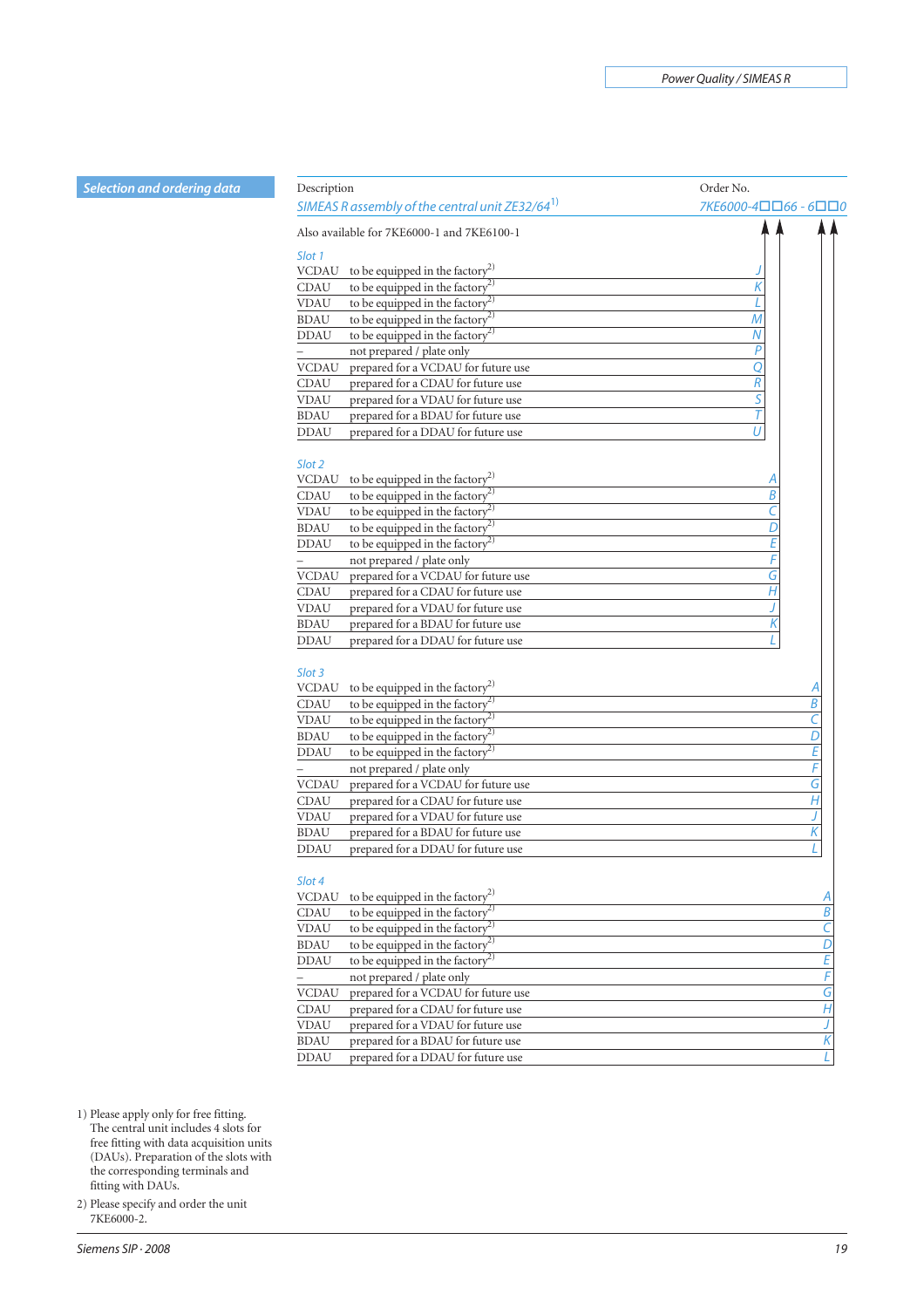| <b>Selection and ordering data</b> | Description                                                              | Order No.       |
|------------------------------------|--------------------------------------------------------------------------|-----------------|
|                                    | SIMEAS R, data acquisition units for free fitting                        |                 |
|                                    | of the central unit ZE32/64 or as spare parts                            | 7KE6000 - 2□□□□ |
|                                    | Also available for 7KE6000-0; 7KE6100-0; 7KE6000-1; 7KE6100-1            |                 |
|                                    | VDAU (8 U / 16 binary inputs)                                            |                 |
|                                    | CDAU (81/16 binary inputs)                                               | B               |
|                                    | VCDAU $(4 U/4 I/16$ binary inputs)                                       |                 |
|                                    | BDAU (32 binary inputs)                                                  | D               |
|                                    | Signal voltages of the binary inputs                                     |                 |
|                                    | 24 V DC                                                                  |                 |
|                                    | 48 to 60 V DC                                                            |                 |
|                                    | 110 to 125 V DC                                                          |                 |
|                                    | 220 to 250 V DC                                                          | D               |
|                                    | <b>Terminals</b>                                                         |                 |
|                                    | Standard                                                                 |                 |
|                                    | US design                                                                | 2               |
|                                    | Without terminals as the central unit is already equipped with terminals | $\overline{3}$  |
|                                    | <b>System frequency</b>                                                  |                 |
|                                    | No frequency information in case of order number position $9 = D$        |                 |
|                                    | 16.7 Hz (not for 7KE6100-0 and 7KE6100-1)                                |                 |
|                                    | 50 Hz                                                                    | $\overline{2}$  |
|                                    | 60 Hz                                                                    | 3               |

| SIMEAS R, acquisition units for free fitting or as spare parts            | 7KE6000 - 20000 |
|---------------------------------------------------------------------------|-----------------|
| Also available for 7KE6000-0; 7KE6100-0; 7KE6000-1; 7KE6100-1             |                 |
| DDAU (8 DC / 16 binary inputs)                                            | E               |
| <b>Terminals</b>                                                          |                 |
| Standard                                                                  | А               |
| US design                                                                 | R               |
| Without terminals, as the central unit is already equipped with terminals |                 |
| Analog channels<br>$20 \text{ mA}$<br>1 V                                 |                 |
| 10V                                                                       | 3               |
|                                                                           |                 |
| Signal voltages for binary inputs                                         |                 |
| 24 V                                                                      |                 |
| 48 to 60 V DC                                                             |                 |
| 110 to 125 V DC                                                           |                 |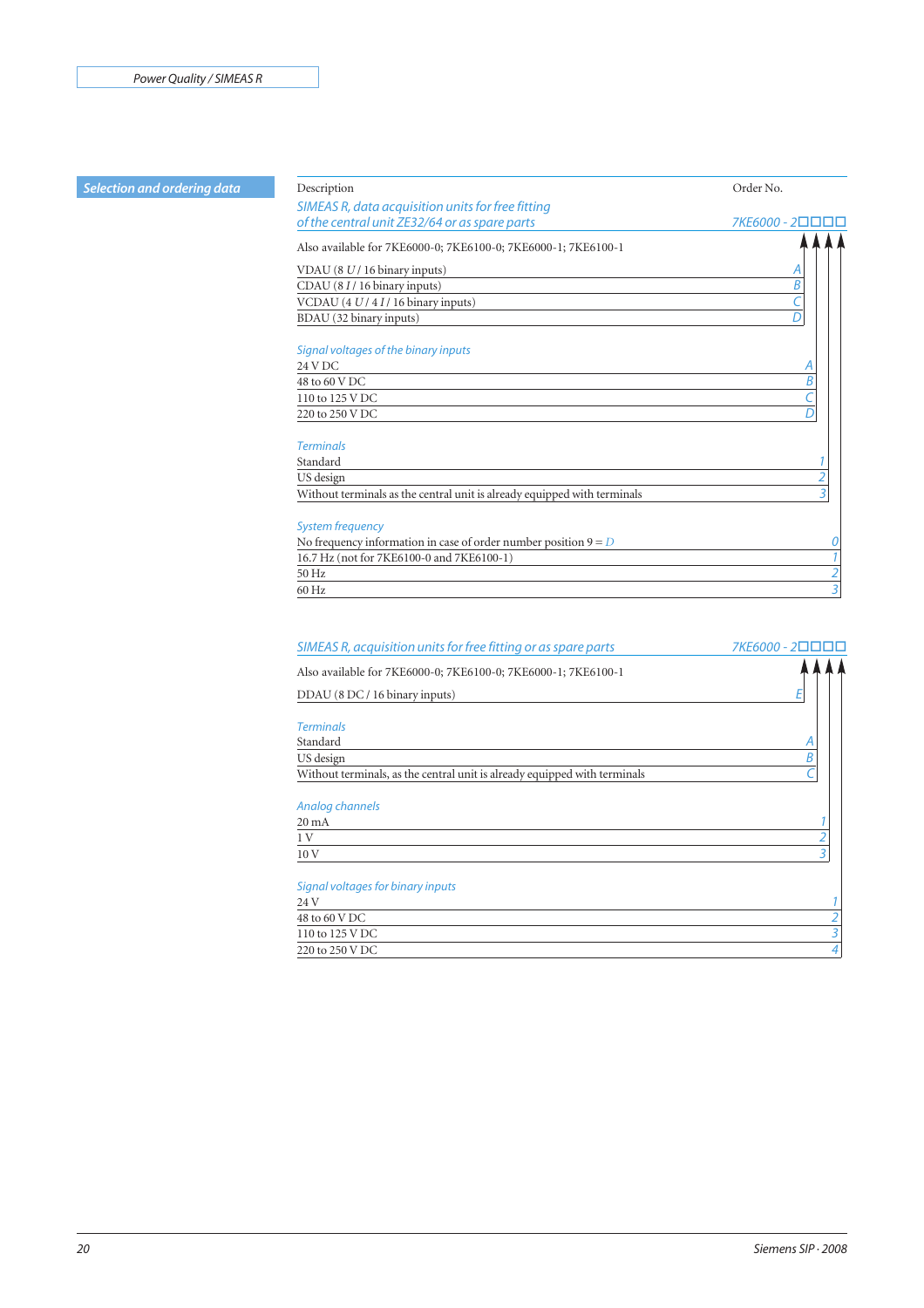|  |  |  | Selection and ordering data |
|--|--|--|-----------------------------|
|  |  |  |                             |
|  |  |  |                             |

| Selection and ordering data | Description                                                              | Order No.    |
|-----------------------------|--------------------------------------------------------------------------|--------------|
|                             | <b>SIMEAS R Spare parts</b>                                              |              |
|                             | Spare flash memory for CPU-486                                           |              |
|                             | with firmware 2.1. $xx^{\prime\prime}$                                   |              |
|                             | PCMCIA Flash memory with PC card format                                  | 7KE6000-3HA  |
|                             | and firmware 2.1.xx <sup>1)</sup> with standard parameterization         |              |
|                             | Spare flash memory for CPU-486 with firmware 2.3. $xx^{2}$               |              |
|                             | PCMCIA Flash memory with PC card format                                  | 7KE6000-3HB  |
|                             | with pre-installed firmware $2.3 \text{.x} \text{x}^{2}$ with additional |              |
|                             | functions "recording of flicker and voltage sags"                        |              |
|                             | with standard parameterization                                           |              |
|                             | Valid only for units with RAM memory of 32 MB                            |              |
|                             | Further information on our Web site:                                     |              |
|                             | http://www.powerquality.de                                               |              |
|                             | 512 MB Flash memory for ELAN CPU + firmware 3.0.xx                       |              |
|                             | IDE flash memory 2.5"                                                    | 7KE6000-3HC1 |
|                             | and firmware 3.0.xx                                                      |              |
|                             | with standard parameterization                                           |              |
|                             | Further information on our Web site:                                     |              |
|                             | http://www.powerquality.de                                               |              |
|                             | Spare Memory Card 1 GB for ELAN CPU + firmware 4.0.xx (PMU)              |              |
|                             | IDE flash memory 2.5"                                                    | 7KE6100-3HC3 |
|                             | and firmware 4.0.xx                                                      |              |
|                             | with standard parameterization                                           |              |

<sup>1)</sup> Current version of firmware 2.1

<sup>2)</sup> Current version of firmware 2.3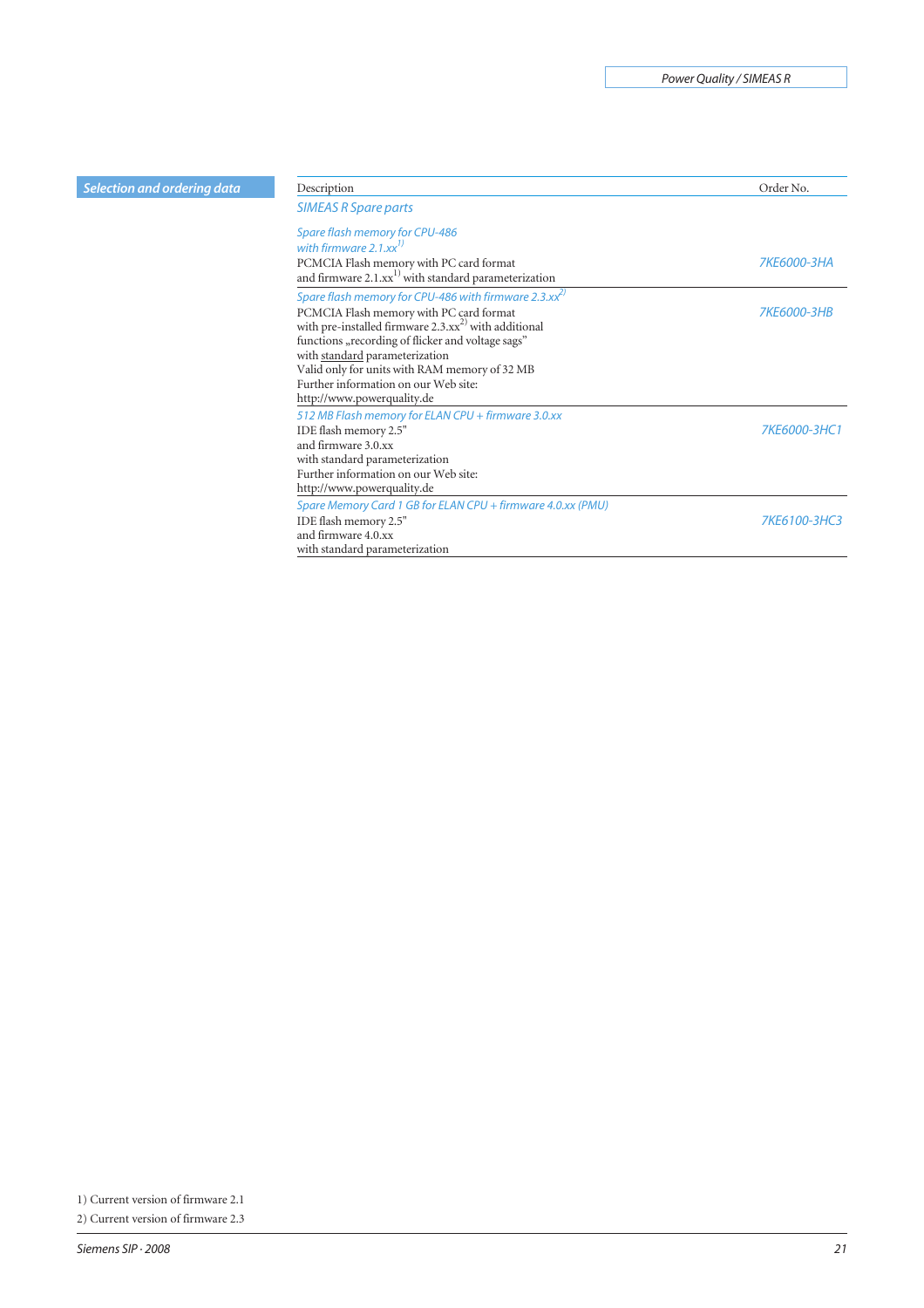#### **Selection and ordering data** Description **Description** Description **Description** Order No.

# *SIMEAS R V3.0 Spare parts Central processor unit (ELAN-CPU) Mass storage and firmware* With 512 MB IDE-flash memory 2.5" format and current firmware with standard parameterization *1 Input signal voltage* 24 V DC *A* 48 to 60 V DC *B* 110 to 125 V DC *C*  $\frac{220 \text{ to } 250 \text{ V DC}}{48 \text{ to } 60 \text{ V DC}, \text{control input 1 DC } 24 \text{ V (see note)}}$  E 48 to 60 V DC, control input 1 DC 24 V (see note) 110 to 125 V DC, control input 1 DC 24 V (see note) *F* 220 to 250 V DC, control input 1 DC 24 V (see note) *G* Note: The control input 1 of CPU has to be dimensioned for 24 V DC on connection of the 7KE6000-8HA\*\* synchronization box. *Power supply for central processor unit* 7KE6000-2G□ 24 to 60 V DC without battery *G* 24 to 60 V with battery *H* 50/60 Hz, 115/230 V AC or 110 to 250 V DC without battery *J* 50/60 Hz, 115/230 V AC or 110 to 250 V DC with battery *K Modems 7KE6000-2J-*

| Analog modem, external |  |
|------------------------|--|
| ISDN modem, external   |  |
|                        |  |

#### *SIMEAS R-PMU Spare parts*

 $Central processor unit (ELAN-CPU)$ 

*Mass storage and firmware* With 1 GB IDE-flash memory 2.5" format and current firmware with standard parameterization *1 Input signal voltage*

| mput siynur voltuyc                                 |  |
|-----------------------------------------------------|--|
| 24 V DC                                             |  |
| 48 to 60 V DC                                       |  |
| 110 to 125 V DC                                     |  |
| 220 to 250 V DC                                     |  |
| 48 to 60 V DC, control input 1 DC 24 V (see note)   |  |
| 110 to 125 V DC, control input 1 DC 24 V (see note) |  |
| 220 to 250 V DC, control input 1 DC 24 V (see note) |  |
|                                                     |  |

Note:

Connection of a sync-box for SIMEAS R-PMU is not possible.

*-*

*-*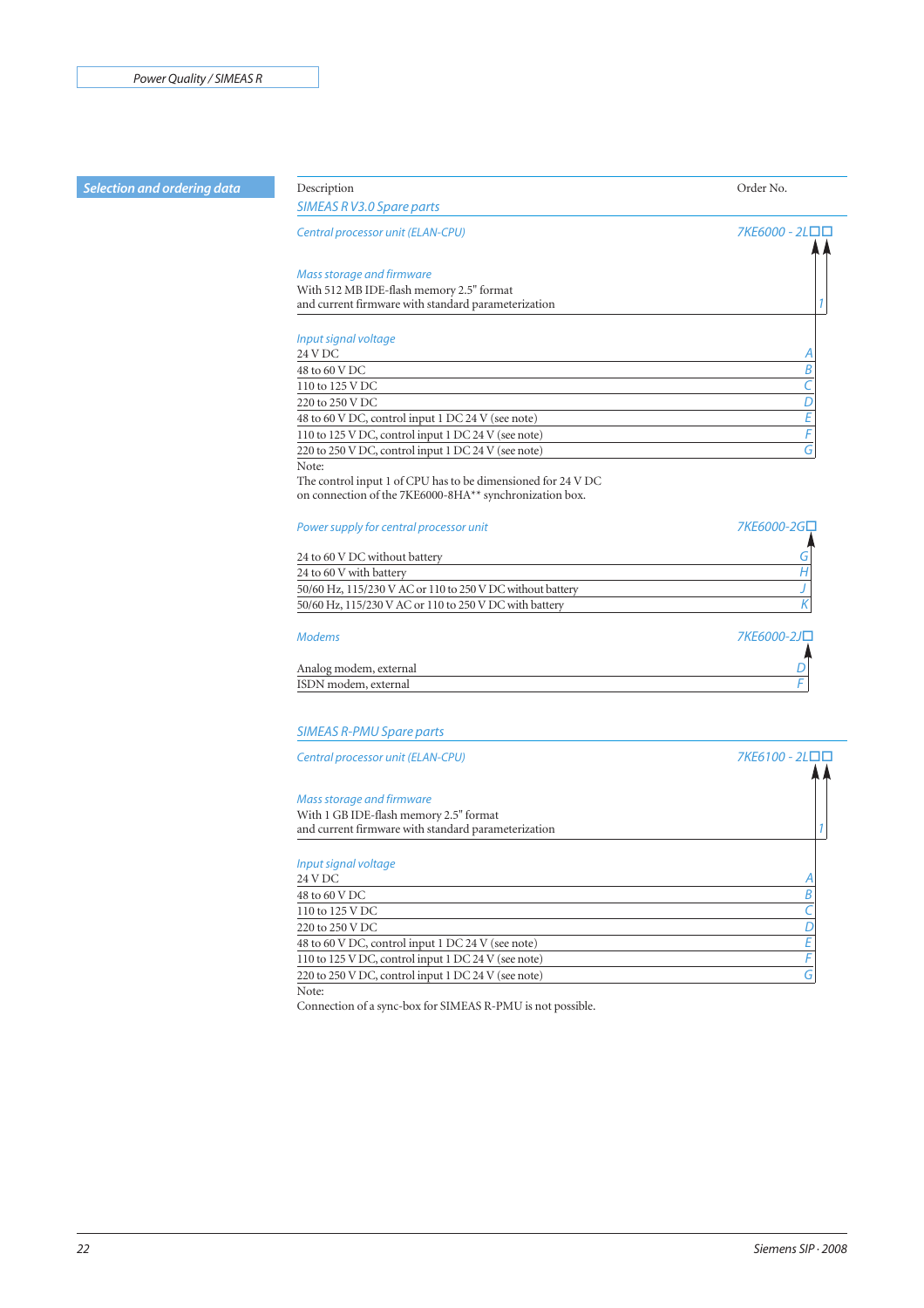| ordering data                                   | Description                                                                                                                     | Order No.             |
|-------------------------------------------------|---------------------------------------------------------------------------------------------------------------------------------|-----------------------|
|                                                 | Synchronization unit <sup>1)</sup>                                                                                              | 7КЕ6000 - 8НА□□       |
|                                                 | In housing with snap-on attachment for 35 mm top-hat<br>rail according to EN 50 022 with connection cable for ZE (central unit) |                       |
|                                                 | Receiver/decoder module<br>Decoder for DCF77 signal (to connect to a GPS receiver with DCF77 output signal f. example           |                       |
|                                                 | to a HOPF 6875 GPS receiver. This is the best choice for all applications worldwide)<br>Decoder for Meinberg or ZERA signal     | 2<br>3                |
|                                                 | Decoder for Patek - Philippe signal                                                                                             | 4                     |
|                                                 | Decoder for IRIG B signal (e.g. of GPS receiver) <sup>2)</sup>                                                                  | 5                     |
|                                                 | Decoder for telenorma signal                                                                                                    | 6                     |
|                                                 | Decoder for demodulated IRIG B signal, TTL level                                                                                |                       |
|                                                 | Decoder for demodulated DCF77 signal,                                                                                           |                       |
|                                                 | open collector connection                                                                                                       | 8                     |
|                                                 | <b>Auxiliary power</b>                                                                                                          |                       |
|                                                 | 24 to 60 V DC                                                                                                                   |                       |
|                                                 | 110 to 250 V DC or 115 to 230 V AC 50/60 Hz                                                                                     |                       |
|                                                 | GPS-time synchronization unit                                                                                                   | 7XV5664 - 0AA00       |
|                                                 | with GPS-antenna and 25 m antenna cable<br>time-receiver with 2 optical outputs (programable)                                   |                       |
|                                                 | ST-plugs for 62.5/125 µm multi-mode fibre.                                                                                      |                       |
|                                                 | Output: IRIG-B or DCF77 time telegram                                                                                           |                       |
|                                                 | auxiliary voltage 24 - 48 V DC<br>for other auxiliary voltage ranges 7XV5810-0BA00 is required                                  |                       |
|                                                 | <b>DC-AC/DC converter</b>                                                                                                       | 7XV5810 - 0□A00       |
|                                                 | Input: 24 – 250 V DC, 115/230 V AC                                                                                              |                       |
|                                                 | Output: 24 V DC                                                                                                                 |                       |
|                                                 | Rugged switch RSG2100                                                                                                           | 7КЕ6000 - 8АР□0 - □АВ |
|                                                 | 12 x 10BaseFL ports with ST plug<br>2 x 100BaseFX ports                                                                         |                       |
|                                                 | 2 x 10/100BaseFT ports with RJ45 plug (uplink function)                                                                         |                       |
|                                                 | Power supply                                                                                                                    |                       |
|                                                 | 24 V DC                                                                                                                         | 0                     |
|                                                 | 48 V DC                                                                                                                         |                       |
|                                                 | 88 to 300 V DC or 85 to 264 V AC                                                                                                |                       |
|                                                 | FO option for 2x100BaseFX ports                                                                                                 |                       |
|                                                 | 1310 nm, multi-mode, 2 km with ST plug<br>1310 nm, single mode, 15 km with LC plug                                              | 0                     |
|                                                 |                                                                                                                                 |                       |
|                                                 | <b>Components for Ethernet communication</b>                                                                                    |                       |
|                                                 | HUBLV <sup>3</sup>                                                                                                              | 7KE6000-8AD           |
| g a synchronization                             | $HUB$ $HV$ <sup>4)</sup>                                                                                                        | 7KE6000-8AE           |
| -8HA the control in-                            | Transceiver LV <sup>3)</sup>                                                                                                    | 7KE6000-8AF           |
| <sup>2</sup> U has to be<br>or 24 V DC.         | Transceiver HV <sup>4)</sup>                                                                                                    | 7KE6000-8AG           |
| gnal has the following<br>the year is not indi- | Components for time synchronization                                                                                             |                       |

| Sync.-FO cable converter $LV^3$   | <i>7KF6000-8AH</i> |
|-----------------------------------|--------------------|
| Sync.-FO cable converter $HV^{4}$ | 7KF6000-8A1        |
| Sync.-transceiver $LV^{3}$        | <i>7KF6000-8AK</i> |
| Sync.-transceiver $HV^{4}$        | <i>7KF6000-8AI</i> |
|                                   |                    |

1) For connecting a synchronization unit 7KE6000-8HA.. the control input 1 of the CP dimensioned for

2) The IRIG-B sig disadvantages: the year is not indicated, there is no switchover for daylight saving time, there is no relative time (not orientated towards time zones). It is strongly recommended to use a GPS receiver with a DCF77 output. The DCF77 signal can then be adapted to the DCF77 signal for SIMEAS R and DAKON via a synchbox.

 $(3)$  LV  $\triangleq 24 - 60$  V DC

**Selection and** 

 $(4)$  HV  $\triangleq 110 - 230$  V DC/AC, 45 - 65 Hz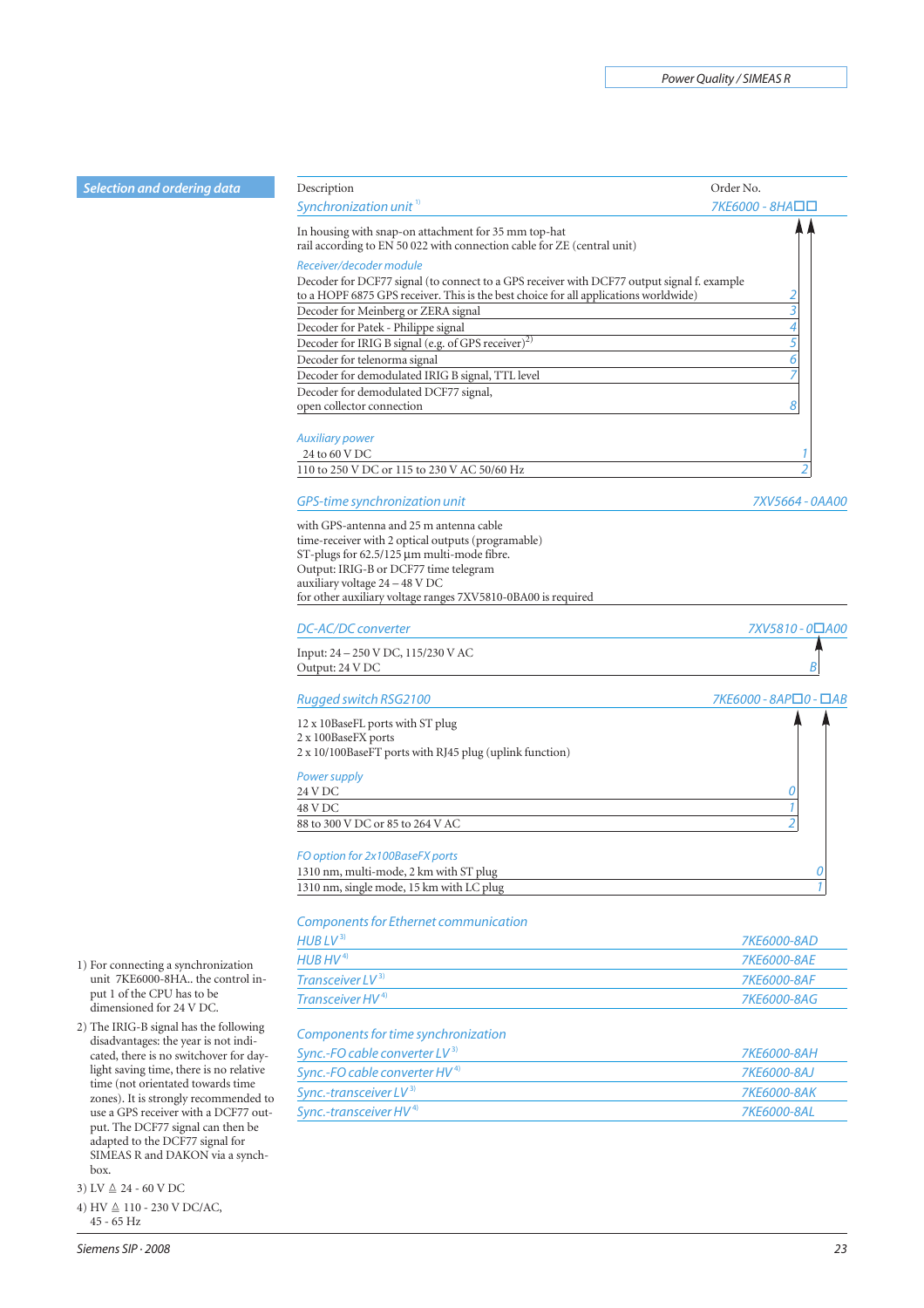| Selection and ordering data | Description                                               | Order No.          |
|-----------------------------|-----------------------------------------------------------|--------------------|
|                             | Communication cable COM1 - to external modem              | 7KE6000-8AC        |
|                             | Modem side 25-pole / pin, length 10 m                     |                    |
|                             | Communication cable COM1 to PC                            | 7KE6000-8B□        |
|                             | Incl. adapter set                                         |                    |
|                             | COM1 or 2 - PC, length 10 m                               | Α                  |
|                             | COM1 or 2 - PC, length 5 m                                | B                  |
|                             | <b>Printer cable, Centronics</b>                          | 7KE6000-8DA        |
|                             | Length 3 m, ZE or PC - printer                            |                    |
|                             | Ethernet patch cable with double shield (SFTP),           |                    |
|                             | LAN connector on both sides                               |                    |
|                             | SIMEAS $R \leftrightarrow HUB$ , $HUB \leftrightarrow PC$ |                    |
|                             | Length 0.5 m                                              | 7KE6000-8GD00-0AA5 |
|                             | Length 1 m                                                | 7KE6000-8GD00-1AA0 |
|                             | Length 2 m                                                | 7KE6000-8GD00-2AA0 |
|                             | Length 3 m                                                | 7KE6000-8GD00-3AA0 |
|                             | Length 5 m                                                | 7KE6000-8GD00-5AA0 |
|                             | Length 10 m                                               | 7KE6000-8GD01-0AA0 |
|                             | Length 15 m                                               | 7KE6000-8GD01-5AA0 |
|                             | Length 20 m                                               | 7KE6000-8GD02-0AA0 |
|                             | Ethernet patch cable with double shield (SFTP),           |                    |
|                             | cross-over connection, LAN connector on both sides        |                    |
|                             | $HUB \leftrightarrow HUB$ , SIMEAS R $\leftrightarrow PC$ |                    |
|                             | Length 0.5 m                                              | 7KE6000-8GE00-0AA5 |
|                             | Length 1 m                                                | 7KE6000-8GE00-1AA0 |
|                             | Length 2 m                                                | 7KE6000-8GE00-2AA0 |
|                             | Length 3 m                                                | 7KE6000-8GE00-3AA0 |
|                             | Length 5 m                                                | 7KE6000-8GE00-5AA0 |
|                             | Length 10 m                                               | 7KE6000-8GE01-0AA0 |
|                             |                                                           | 7KE6000-8GE01-5AA0 |

Length 15 m *7KE6000-8GE01-5AA0*

Length 20 m *7KE6000-8GE02-0AA0*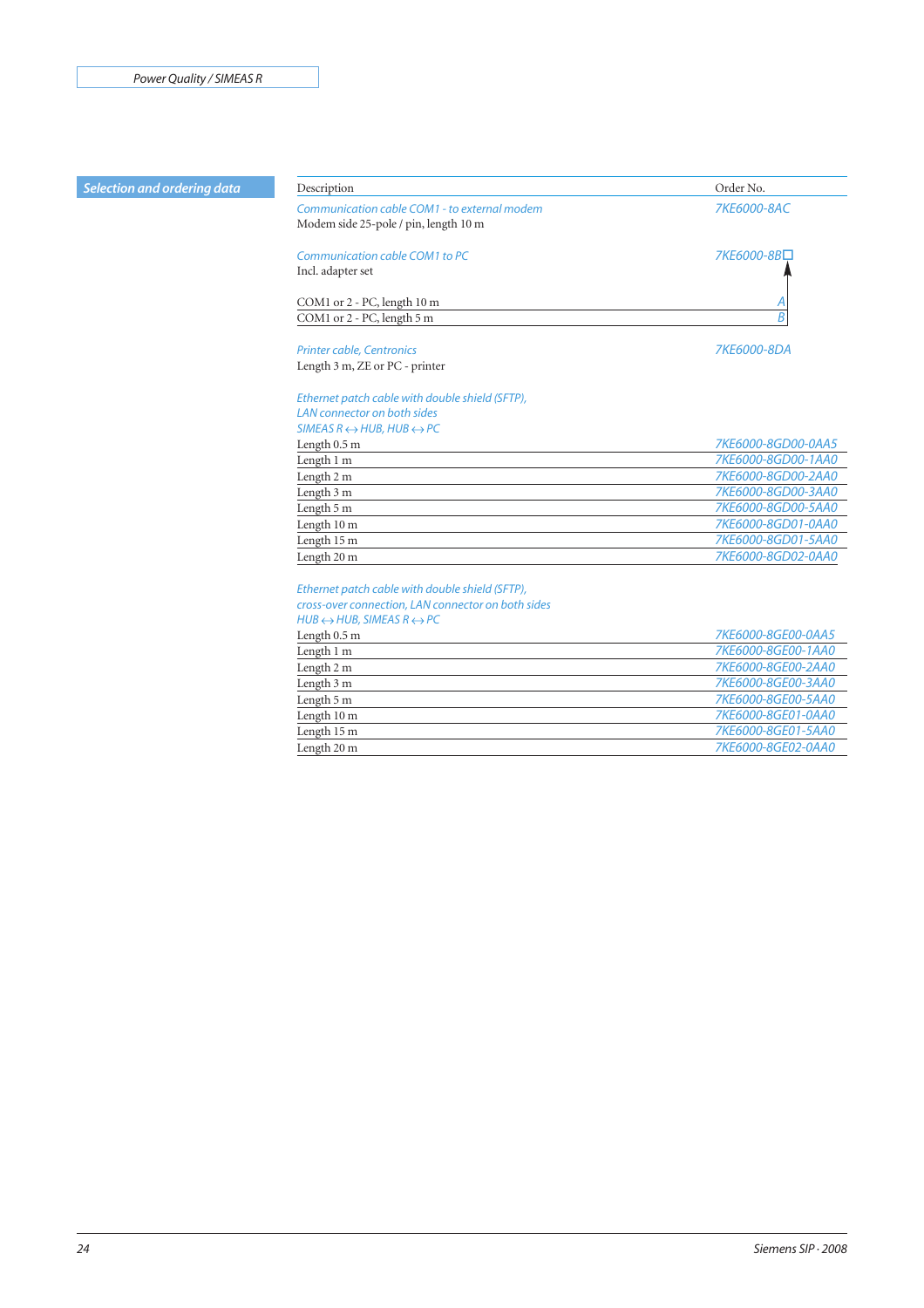| Selection and ordering data | Description                                                          | Order No.          |
|-----------------------------|----------------------------------------------------------------------|--------------------|
|                             | Connection cable for current inputs                                  |                    |
|                             | 8-core flexible cable, 2.5 mm <sup>2</sup> , for 4 current channels  | 7KE6000-8GA00-0□□□ |
|                             | Please note: Minimum length 2 m                                      |                    |
|                             | Without pre-assembled cables                                         |                    |
|                             | With end sleeve ferrule                                              | B                  |
|                             | With end sleeve ferrule on both sides                                | C                  |
|                             | Without core identification                                          | Α                  |
|                             | With core identification                                             | B                  |
|                             | Cable length in m ( $X = 2$ 8, $9$ = special length)                 |                    |
|                             | Connection cable for voltage inputs                                  | 7KE6000-8GB00-0□□□ |
|                             | 8-core flexible cable, 0.75 mm <sup>2</sup> , for 4 voltage channels |                    |
|                             | Please note: Minimum length 2 m                                      |                    |
|                             | Without pre-assembled cables                                         |                    |
|                             | With end sleeve ferrule on one side                                  | Β                  |
|                             | With end sleeve ferrule on both sides                                |                    |
|                             | Without core identification                                          | Α                  |
|                             | With core identification                                             | B                  |
|                             | Cable length in m ( $X = 2$ 8, $9$ = special length)                 | Χ                  |
|                             | Connection cable for binary inputs                                   | 7KE6000-8GC00-0□□□ |
|                             | 32-core flexible cable, 0.25 mm <sup>2</sup>                         |                    |
|                             | Please note: Minimum length 2 m                                      |                    |
|                             | Without pre-assembled cables                                         |                    |
|                             | With end sleeve ferrule on one side                                  | B                  |
|                             | With end sleeve ferrule on both sides                                | Ċ                  |
|                             | Without core identification                                          | Α                  |
|                             | With core identification                                             | B                  |
|                             | Cable length in m ( $X = 2$ 8, 9 = special length)                   |                    |

#### *Manual*

# *for firmware version 3.xx*

| English    | E50417-B1076-C209-A2 |
|------------|----------------------|
| German     | E50417-B1000-C209-A4 |
| French     | E50417-B1077-C209-A1 |
| Spanish    | E50417-B1078-C209-A1 |
| Italian    | E50417-B1072-C209-A1 |
| Portuguese | E50417-B1079-C209-A1 |

# *for firmware version PMU (V4)*

| English | E50417-B1076-C360-A1 |
|---------|----------------------|
| German  | E50417-B1000-C360-A1 |
| French  | E50417-B1077-C360-A2 |
| Spanish | E50417-B1078-C360-A2 |
| Italian | E50417-B1072-C360-A2 |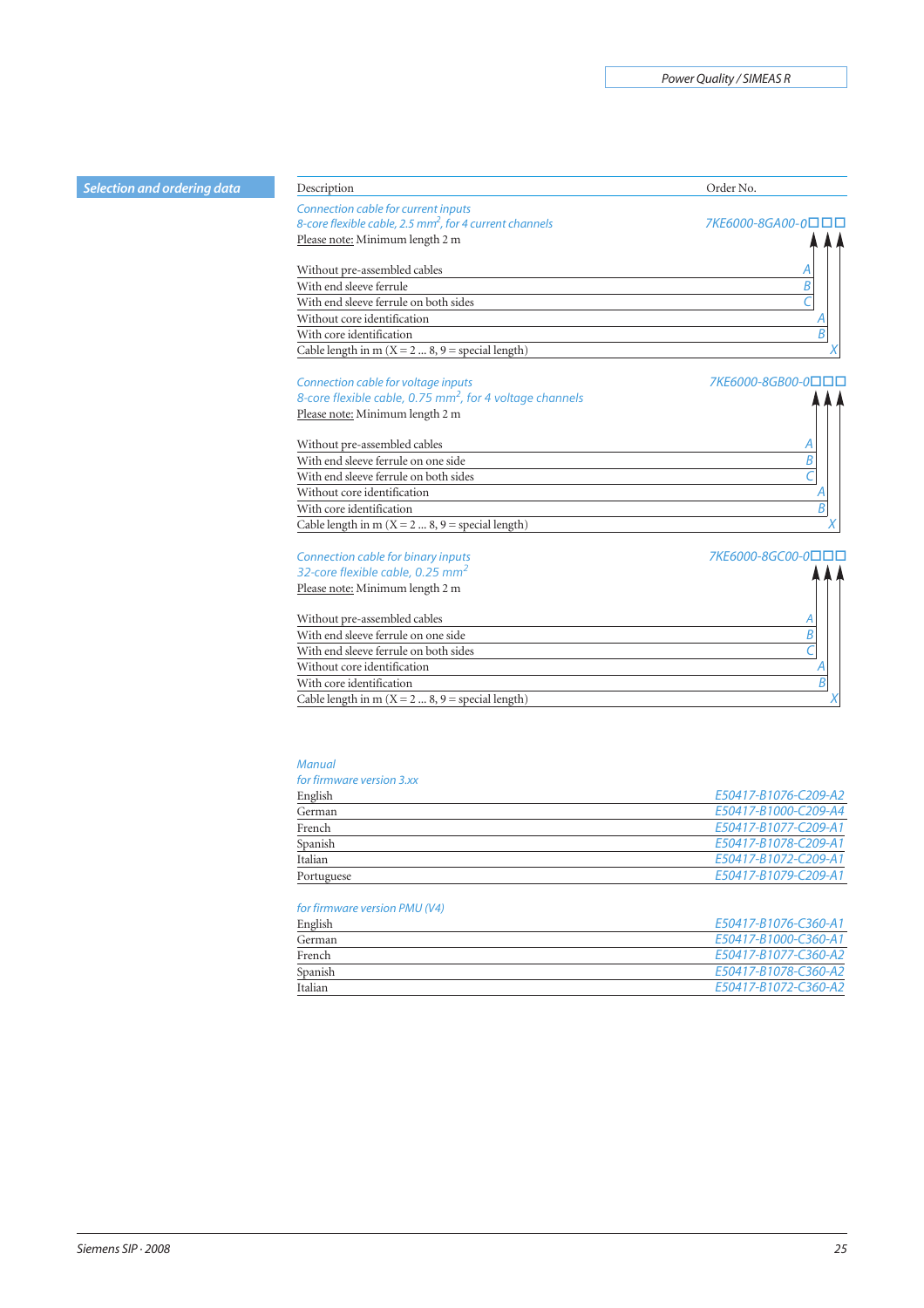| Selection and ordering data | Description                                                         | Order No.     |
|-----------------------------|---------------------------------------------------------------------|---------------|
|                             | <b>DAKON XP (SIMATIC Rack PC)</b>                                   | 7KE6020-0BB00 |
|                             | PENTIUM 4 / 2,4 GHz / 533 MHz FSB                                   |               |
|                             | 512 MB DDR SDRAM (1 X 512 MB)                                       |               |
|                             | RAID1 2 x 60 GB EIDE HDD (removable & mirrored hard disk)           |               |
|                             | 1,44 MB FDD                                                         |               |
|                             | $CD-R/W$                                                            |               |
|                             | AGP-graphics card                                                   |               |
|                             | $2 x$ LAN (RJ45)                                                    |               |
|                             | $4x$ Serial ports (COM1 - COM4) + 5 COM ports on an additional card |               |
|                             | 1 x Parallel port (LPT)                                             |               |
|                             | $2 \times$ USB 2.0 port (front)                                     |               |
|                             | 2 x USB 2.0 port (rear)                                             |               |
|                             | $2 \times PS/2$ port                                                |               |
|                             | $6 \times PCI / 4$ free slots                                       |               |
|                             | Temperature & fan monitoring                                        |               |
|                             | Power supply 110/230 V AC                                           |               |
|                             | European power connector                                            |               |
|                             | WINDOWS XP Professional Multi Language (EN, DE, FR, IT, SP), SP2    |               |
|                             | Attention:                                                          |               |
|                             | OSCOP P is not included and must be ordered separately.             |               |
|                             | DAKON XP is only available with AC power supply                     |               |
|                             | <b>USB Alarm Box</b>                                                | 7KE6020-1AA00 |
|                             | Monitoring unit for DAKON XP with USB connection,                   |               |
|                             | own watchdog and 7 alarm contacts                                   |               |
|                             |                                                                     |               |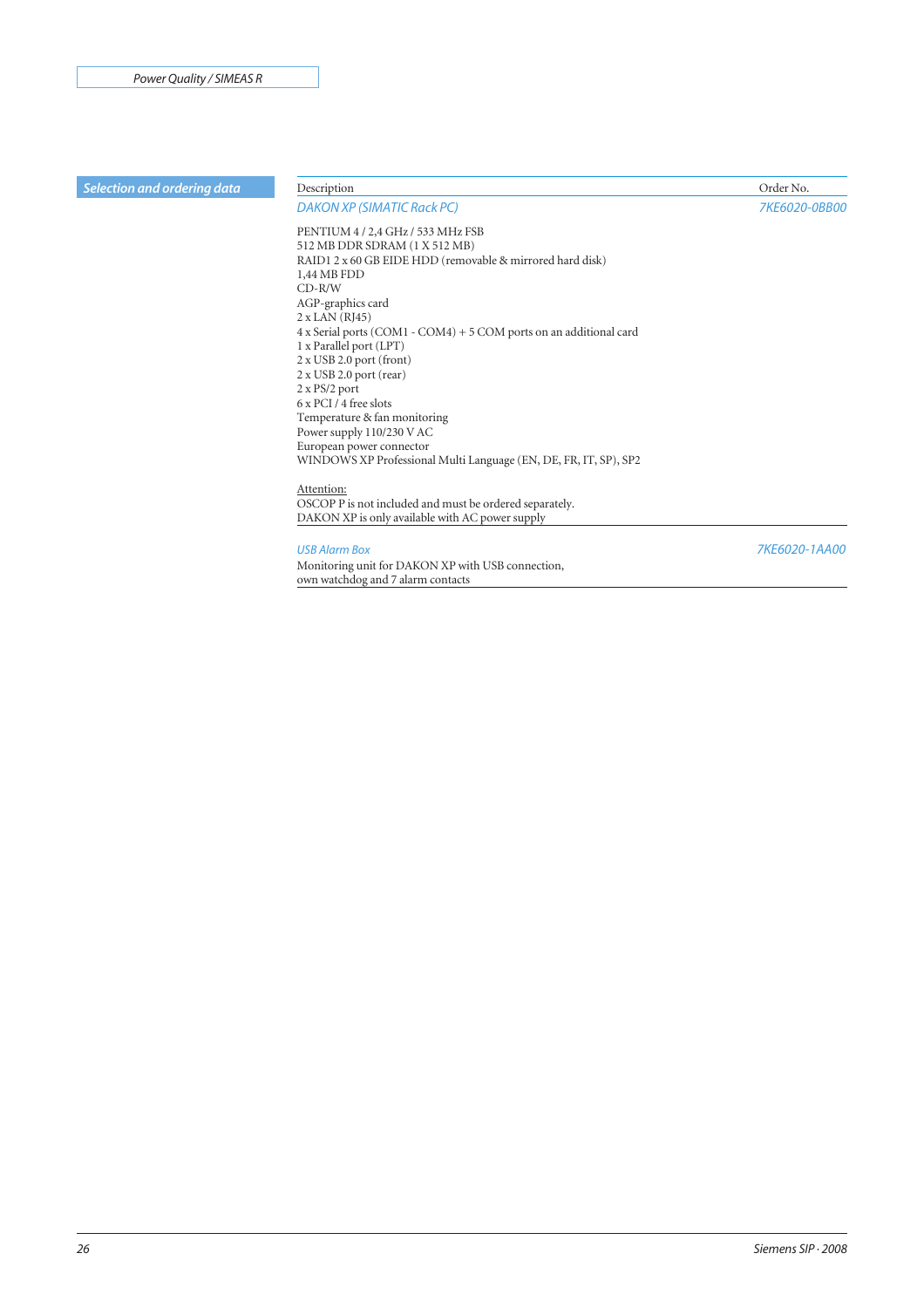

#### **Fig. 17/40**

7KE6000 SIMEAS R 1/2 x 19" with 7XP20 housing for panel flush mounting





Panel cutout



#### **Fig. 17/41**

7KE6000-1 SIMEAS R 1/1 x 19" unit in 7XP20 housing for panel flush mounting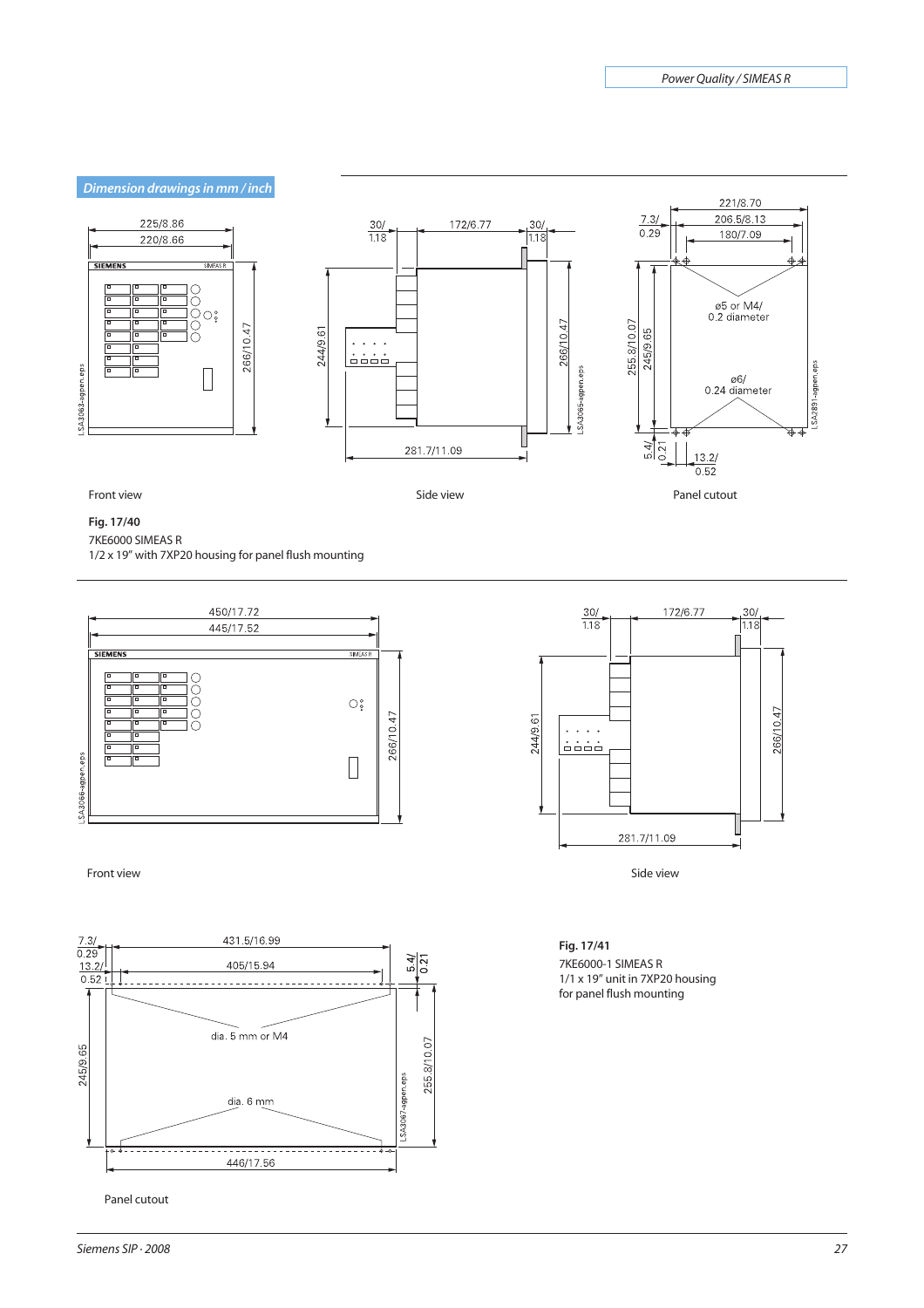# *Dimension drawings in mm / inch*



Front view

#### **Fig. 17/42**

7KE6000-0 SIMEAS R V3.0 / 7KE6100-0 SIMEAS R-PMU 19" frame mounting





#### **Fig. 17/43**

7KE6000-0 SIMEAS R V3.0 / 7KE6100-0 SIMEAS R-PMU 19" frame mounting

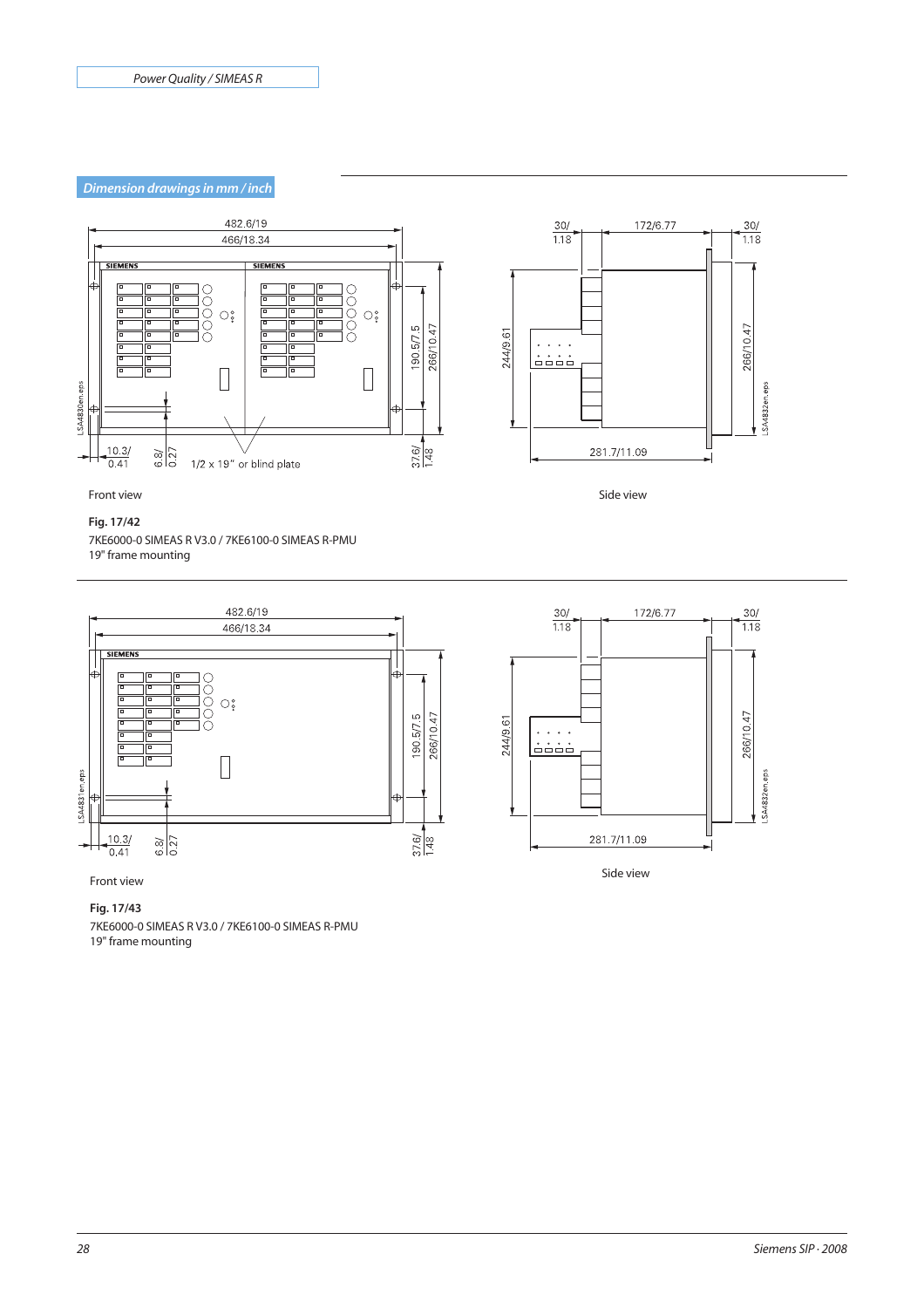# *Notes*

If not stated otherwise on the individual pages of this catalog, we reserve the right to include modifications, especially regarding the stated values, dimensions and weights.

Drawings are not binding.

All product designations used are trademarks or product names of Siemens AG or other suppliers.

If not stated otherwise, all dimensions in this catalog are given in mm.

Responsible for

Technical contents: Erik Pfähler / Saša Desnica Siemens AG Energy Sector, PTD EA 13 Nuernberg

General editing: Siemens AG Energy Sector, E CC MCC R Erlangen